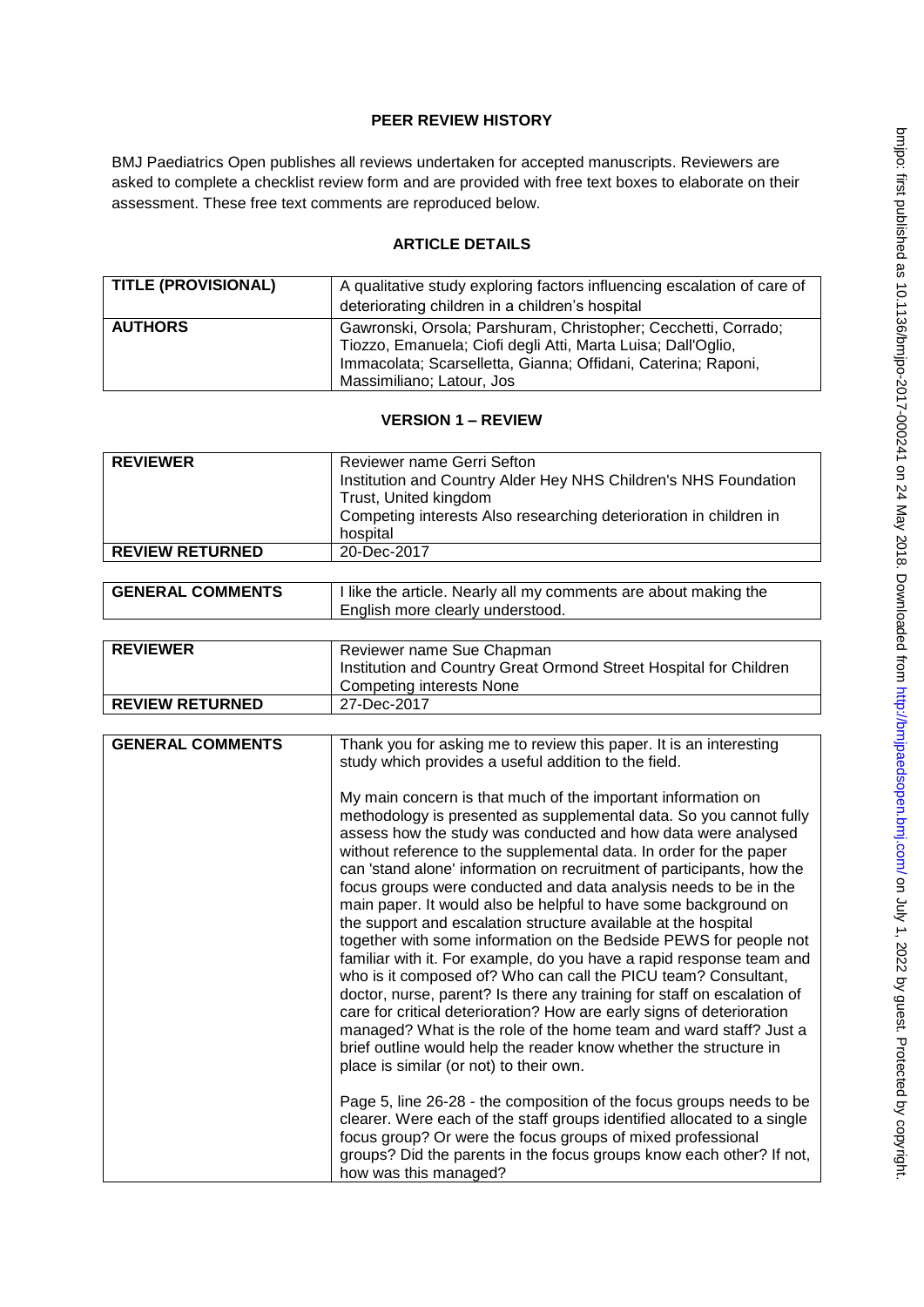| Did it create any issues of confidentiality? This could be outlined in                                                          |
|---------------------------------------------------------------------------------------------------------------------------------|
| the main paper and more detail presented as supplemental data.                                                                  |
| What was the justification for the approach as there are pro's and                                                              |
| cons for each. It would also be helpful to have some outline                                                                    |
| demographic data (gender, years working in paeds etc) as this may                                                               |
| affect the data.                                                                                                                |
| Parent participants: page 5, line 37. Did you have any restrictions on                                                          |
| the time from the deterioration event to participation? What                                                                    |
| constitutes a clinical deterioration event? What does 'witness' a CDE                                                           |
| mean? Did the parent have to be with the child at the time? This is                                                             |
| important as CDE may have different meaning to different people.                                                                |
| How did you avoid bias if the nurse manager effectively 'filtered' staff                                                        |
| and parent participants? Sampling is critical in qualitative research                                                           |
| and this section feels a little lean.                                                                                           |
| Data collection and analysis:                                                                                                   |
| This section also feels a little lean on detail. You need to consult the                                                        |
| supplemental data to find that data were audio-taped and                                                                        |
| transcribed. Other than stating that thematic analysis was                                                                      |
| performed, there is no information on how this was performed and<br>no references. There are a number of approaches to thematic |
| analysis, some more rigorous than others. THis is fundamental to                                                                |
| the study and needs to be in the main body of the paper.                                                                        |
| Were all focus groups conducted in English? If not, the method of                                                               |
| translation needs to be clarified, particularly how it was verified. If it                                                      |
| was, was this the first language of all participants.                                                                           |
| Findings:                                                                                                                       |
| Table 1 only presents 3 staff groups but the text describes 6 focus                                                             |
| groups being conducted. It would be helpful to describe the key                                                                 |
| characteristics of each focus group together with some outline                                                                  |
| demographic data. Did any parent groups contain a mother and                                                                    |
| father diad? Why were no nurses recruited from the PICU? How                                                                    |
| long was each focus group? Did you analyse each group separately                                                                |
| or merge the data? Did you do any sub-group analysis?                                                                           |
| Table 2: This might benefit from some formatting and description as                                                             |
| it wasn't clear to me initially what were themes and sub-themes and                                                             |
| how these differed from 'dimensions'. A footnote may help. Some                                                                 |
| terms were not easily understood without some further explanation,                                                              |
| such as 'locus of control' (pg 7, line 12-13), 'Thrusting relationship'                                                         |
| (line 21), 'fixation errors' (pg 8, line 5), 'continuity or care' (pg 8, line                                                   |
| 28). Lines 41-46 on page 8 may be more helpful if presented before                                                              |
| Table 2 rather than after.                                                                                                      |
| Impact of staff competencies and skills:                                                                                        |
| Page 8, line 51. Where it is noted that 'all participants' identified                                                           |
| differences in staff training, do you mean each of the 32 participants                                                          |
| or that this theme was discussed in each focus group? Its an                                                                    |
| important difference. Did this include parents? Paediatric speciality                                                           |
| education would seem (on the surface) to require considerable                                                                   |
| knowledge of medical and nurse training approaches.                                                                             |
| Page 8, lines 53 to 56 - I was not quite sure what you meant by this.                                                           |
| Were the physicians discussing other physicians? Or Nurses? Or                                                                  |
| parents?                                                                                                                        |
| Page 9, line 5 - the quote on its own does not make grammatical                                                                 |
| sense and so it is hard to understand. It may need some additional                                                              |
| text adding in or some interpretatione.g. 'won't listen [to] the less                                                           |
| experience nurse'.                                                                                                              |
|                                                                                                                                 |
| Impact of relationships and leadership in care:                                                                                 |
| This theme might need more description as it appears on the                                                                     |
| surface to be 2 different areas: relationships and leadership.                                                                  |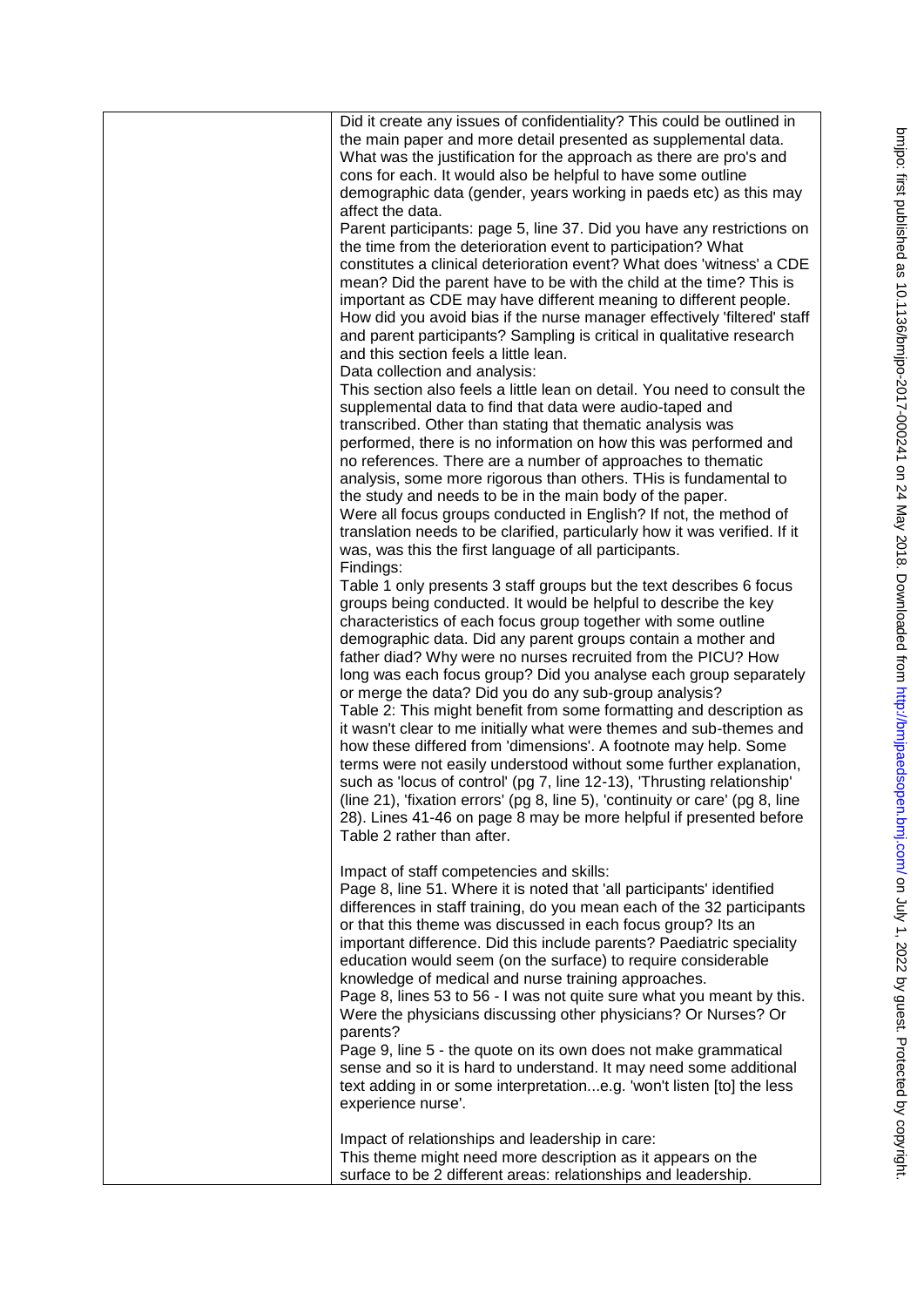| The first sentance (lines 33-37) didn't quite make sense to me and it                                                                    |
|------------------------------------------------------------------------------------------------------------------------------------------|
| would help to have some explanation. Its also quite long and difficult                                                                   |
| to follow.                                                                                                                               |
| Lines 42 again states 'all participants' so it just to clarify if this does                                                              |
| mean that each of the 32 participants commented on this.<br>Processes identifying and responding to clinical deterioration:              |
| Could you clarify what you mean by 'processes' in this theme?                                                                            |
| Critical thinking is not really a 'process' as such. Terms such as                                                                       |
| fixation errors need explanation.                                                                                                        |
| Influences of Organizational factors:                                                                                                    |
| How do these differ from 'processes'? A single sentence that                                                                             |
| summarises the theme in its entirety at the beginning of each section                                                                    |
| would really help the reader to understand and orientate themselves<br>to each theme.                                                    |
| Page 11, line 10. Can you clarify the term 'second class times'? Are                                                                     |
| you referring to sub-optimal care out of hours type issues?                                                                              |
|                                                                                                                                          |
| Discussion:                                                                                                                              |
| The first sentence doesn't really mention competences and skills as                                                                      |
| one of your main themes. I'm also not sure that 'clinical skills and                                                                     |
| situational awareness' 'translate' into sharing risk awareness with<br>the whole team. It seems to simplify what is a complex process    |
| involving hierarchy, workload, leadership, organisational culture etc                                                                    |
| etc. This also runs into the 3rd sentence (lines 46-48) where you                                                                        |
| describe limited understanding of physiological deterioration signs                                                                      |
| and reduced critical thinking as commonthere is emerging                                                                                 |
| research that indicates that culture, human error, workload and other                                                                    |
| human factors also affect escalation reliability.                                                                                        |
| Page 12, line 21 - do you mean effect of communication gaps rather                                                                       |
| than role?<br>Lines 44- page 13, line 15: This part of the discussion needs to be                                                        |
| more strongly related to the data. I couldn't see where observations,                                                                    |
| PEWS and critical thinking were identified by your participants as                                                                       |
| fundamental. Rather, the findings highlight areas which were not                                                                         |
| followed reliably. Presenting the focus group schedule of what                                                                           |
| questions were asked would help the reader interpret this in more                                                                        |
| detail.                                                                                                                                  |
| Page 13, line 26 - Im not sure you can ever 'presume' anything in<br>research. The term feels too strong in the absence of any evidence. |
| Limitations: It would be helpful to discuss the limitations of focus                                                                     |
| groups as a method of data collection - groups may be dominated by                                                                       |
| one or 2 strong characters, some people may be discouraged from                                                                          |
| participating or expressing their 'true' views, composition of the                                                                       |
| groups matter - if your manager is present in the group, you may not                                                                     |
| express your views on the leadership in the organisation etc etc. The                                                                    |
| method may not be optimal for all participants, in particular parents,                                                                   |
| of whom 4 were noted to have 'dropped out' (about 1/3 of those<br>recruited). They may each have different experiences, particularly if  |
| drawn from different areas, and may not know each other. So an                                                                           |
| understanding of why focus groups were selected rather than                                                                              |
| individual interviews, would be helpful.                                                                                                 |
| Conclusion:                                                                                                                              |
| page 14, line 1: the word 'associated' may imply a scientific                                                                            |
| relationship between these factors and escalation of care. As your                                                                       |
| study was explorative it may need re-wording to show these are                                                                           |
| themes identified through your FGs.                                                                                                      |
| Line 10 - Are these qualitatively described endpoints? Or factors?                                                                       |
| Supplimental data:                                                                                                                       |
| An outline of the Bedside PEWS might be helpful here.                                                                                    |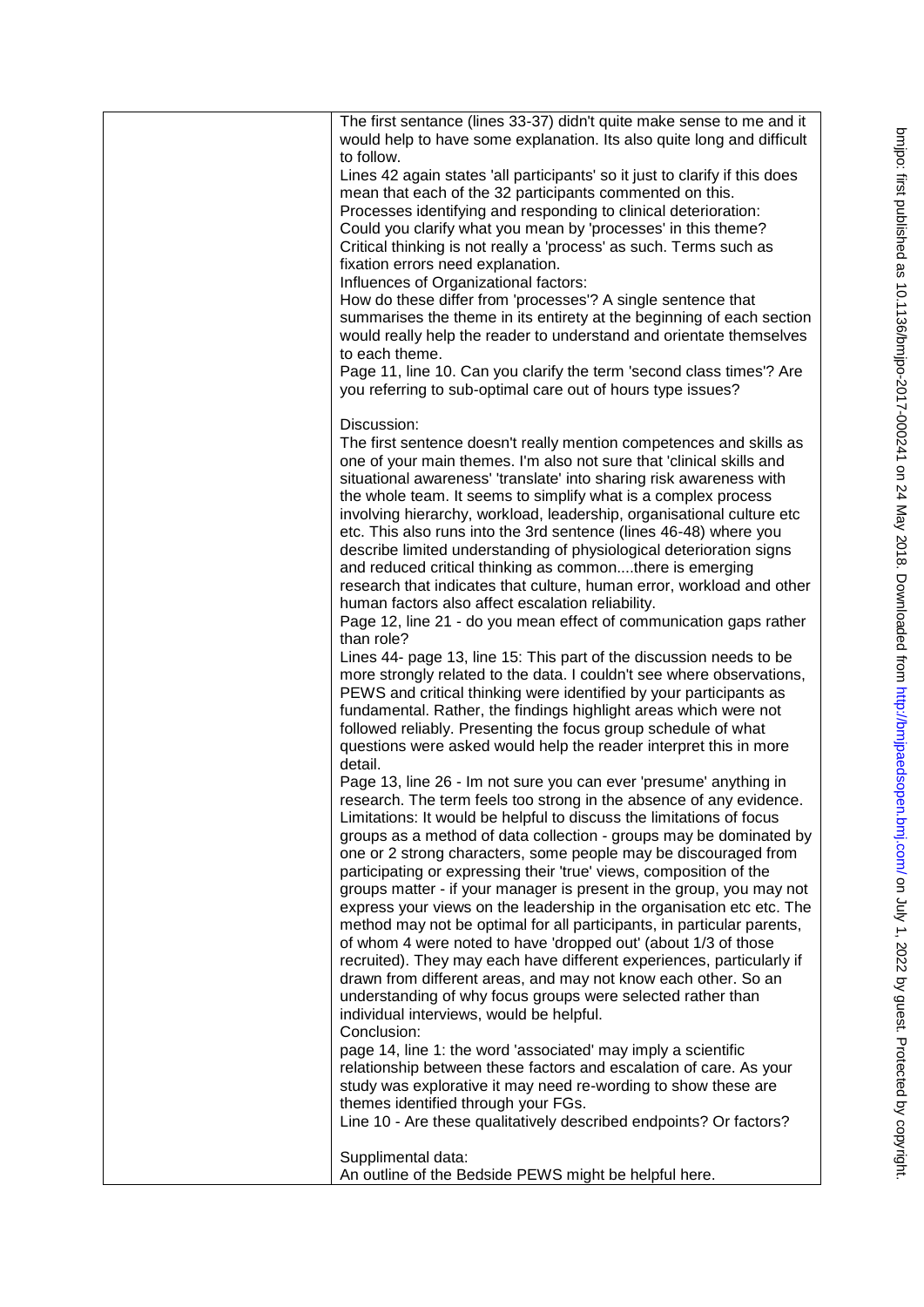| Much of the supplemental data on data collection and analysis is<br>fundamental to the paper and it is hard for readers to assess the<br>studies rigour without it.<br>Page 24, line 5-9 - these scenarios need to be described.<br>Overall, it would be helpful to have the schedule of questions and<br>scenarios used for each FG in more detail in the supplemental data.<br>Supplemental data 2: a footnote to explain how a dimension differs<br>from a sub-theme would be helpful. Although a third of the focus<br>groups were conducted with parents, there is generally only 1 or 2<br>quotes from these participants for each theme. It feels a little<br>unbalanced. |
|----------------------------------------------------------------------------------------------------------------------------------------------------------------------------------------------------------------------------------------------------------------------------------------------------------------------------------------------------------------------------------------------------------------------------------------------------------------------------------------------------------------------------------------------------------------------------------------------------------------------------------------------------------------------------------|
| Minor issues: few typos and grammatical issues which would benefit<br>from correction.                                                                                                                                                                                                                                                                                                                                                                                                                                                                                                                                                                                           |
| Overall a very interesting paper but just needs more detail on the<br>methodology and data analysis and some clarity on the themes and<br>sub-themes.<br>Many thanks                                                                                                                                                                                                                                                                                                                                                                                                                                                                                                             |

# **VERSION 1 – AUTHOR RESPONSE**

Reviewer: 1 Reviewer name: Gerri Sefton

Reviewer: 2 Reviewer name: Sue Chapman

Reviewer: 1 Institution and Country: Alder Hey NHS Children's NHS Foundation Trust, United kingdom

Reviewer: 2 Institution and Country: Great Ormond Street Hospital for Children

Reviewer: 1

< b>Comments to the Author I like the article. Nearly all my comments are about making the English more clearly understood.

Reply: We thank the reviewer, we made the suggested amendments on the text to make it more clear.

Answer: Reviewer: 2

Comments to the Author:

Thank you for asking me to review this paper. It is an interesting study which provides a useful addition to the field.

My main concern is that much of the important information on methodology is presented as supplemental data. So you cannot fully assess how the study was conducted and how data were analysed without reference to the supplemental data. In order for the paper can 'stand alone' information on recruitment of participants, how the focus groups were conducted and data analysis needs to be in the main paper.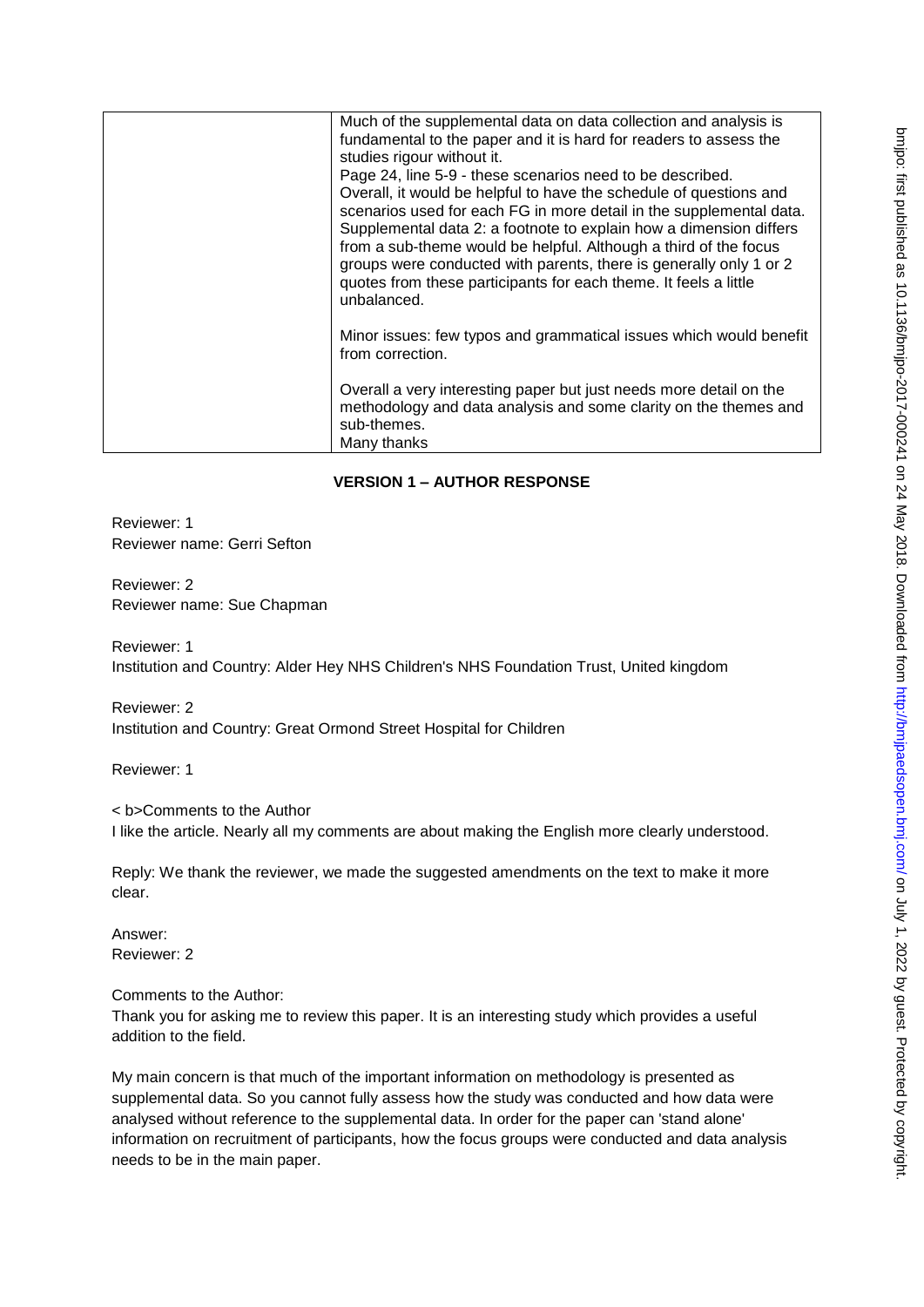It would also be helpful to have some background on the support and escalation structure available at the hospital together with some information on the Bedside PEWS for people not familiar with it. For example, do you have a rapid response team and who is it composed of? Who can call the PICU team? Consultant, doctor, nurse, parent? Is there any training for staff on escalation of care for critical deterioration? How are early signs of deterioration managed? What is the role of the home team and ward staff? Just a brief outline would help the reader know whether the structure in place is similar (or not) to their own.

Reply: We thank the reviewer for these comments. The section on data collection and analysis presented as supplemental data was moved to the main text. Background on the hospital support and escalation structure, including some more information about the BedsidePEWS is added on page 5. The following text was changed:

To respond to clinical deterioration, a Paediatric Intensive Care Unit (PICU) physician on patient duty can be called for advanced support or consultation to the hospital wards. The call is made by the ward physician according to clinical criteria set by a response system policy, which includes the Bedside Paediatric Early Warning System (BedsidePEWS). Nurses may directly call the PICU in case of emergency. Parents are excluded from the PICU calling process. The BedsidePEWS, is an expert driven score composed of seven critical indicators embedded in age specific clinical charts. The scores range between 0 and 26 (16,17).The score is matched to care recommendations which include type and frequency of monitoring, frequency of clinician's reviews and number of patients per nurse according to patient risk. The ward team manages early signs of deterioration until the patient is severely ill. A PICU consult is recommended when the score is ≥7. Ward staff were trained, continuing education is offered, and new staff receive BedsidePEWS education during the induction period.

Page 5, line 26-28 - the composition of the focus groups needs to be clearer. Were each of the staff groups identified allocated to a single focus group? Or were the focus groups of mixed professional groups?

Reply: the text was changed in the Method's section: "Separate focus groups (n=6) for each of staff nurses, nurse managers, ward physicians, PICU physicians and parents of admitted children were performed." Also in the data collection section, the focus group composition is specified: "At total of six focus groups were conducted with 32 participants: one focus group with ward nurses, one with nurse managers, one with ward physicians, one with PICU physicians and two with parents. (Table 1)."

Did the parents in the focus groups know each other? If not, how was this managed? Did it create any issues of confidentiality? This could be outlined in the main paper and more detail presented as supplemental data. What was the justification for the approach as there are pro's and cons for each. It would also be helpful to have some outline demographic data (gender, years working in paeds etc) as this may affect the data.

Reply: Parents did not know each other, as stated in the findings. Demographic data of focus group participants is described on table 1.

The text was changed as follows: "Participating parents came from different wards. "

In the limitations section, issues of confidentiality are addressed: "Last, the topic may be perceived as threatening to discuss in a group setting, where privacy is limited, other participants may be unknown, discussion may be dominated by specific characters and emotions may be difficult to deal with.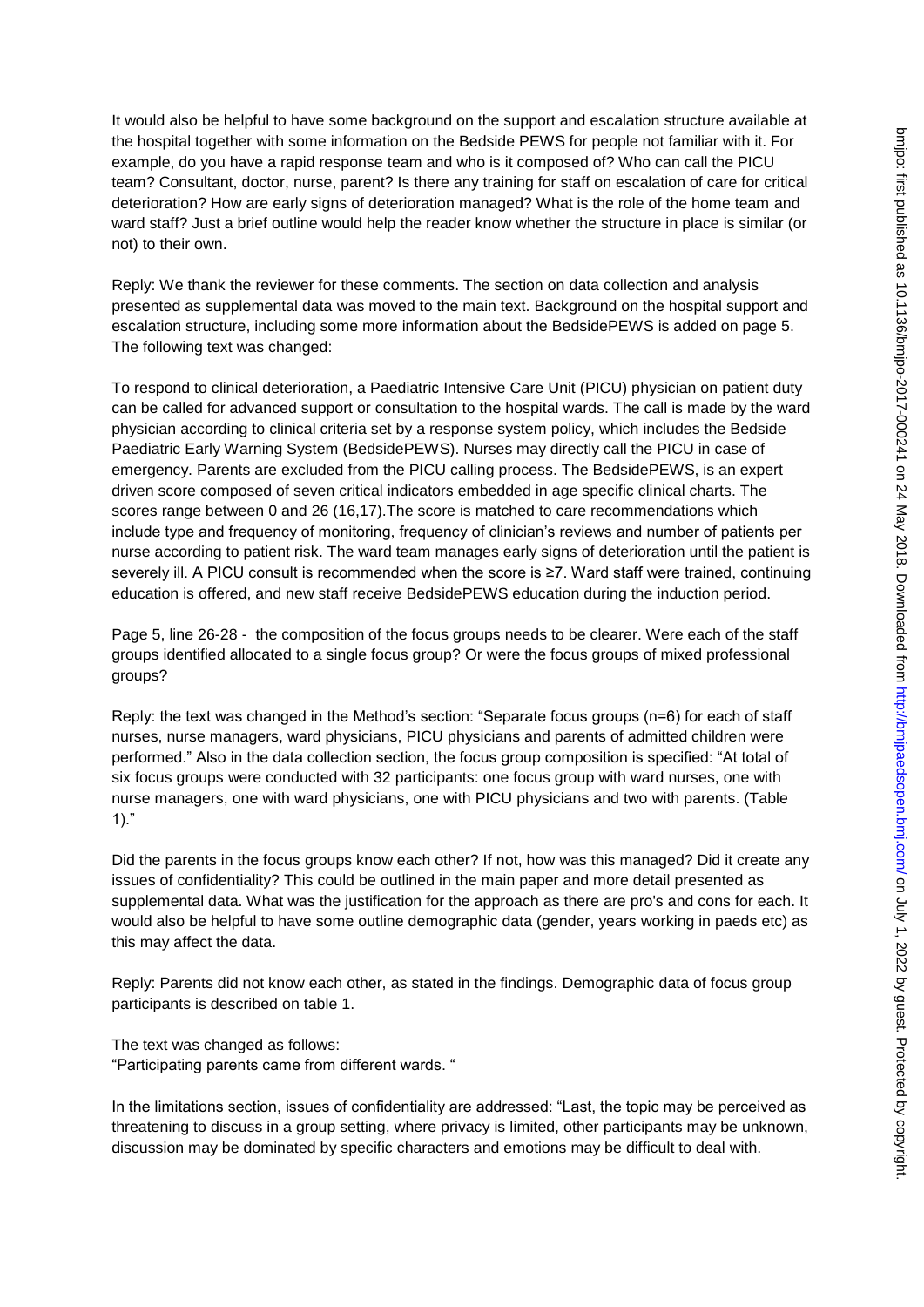This was addressed by providing a safe setting, avoiding hierarchies among healthcare providers within single groups and facilitating participant's expression of opinions and emotions through appropriate interviewing techniques".

Demographic data of study participants are described in Table 1, which was changed as follows:

```
Focus Groups 
N° participants 
Age (mean, range), y 
Female, N° (%) 
Work 
experience in paediatrics (mean, range), y 
Surgical ward, N° (%) 
Nurses 
7 
 40 (26-49) 
7 (100) 
 15 (3-26) 
3 (43) 
Ward physicians 
6 
 47 (30-61) 
4 (66) 
 19 (4-33) 
3 (50) 
Nurse managers 
6 
 42 (30-51) 
6 (100) 
 21 (8-36) 
2 (33) 
PICU physicians 
4 
 48 (42-58) 
- 
 17 (11-29) 
 - 
Parents 
5 
 43 (35-50) 
2 (40) 
5 (100%) 
Parents 
4 
 43 (33-49) 
2 (50) 
   3 (75%) 
Total 
32
```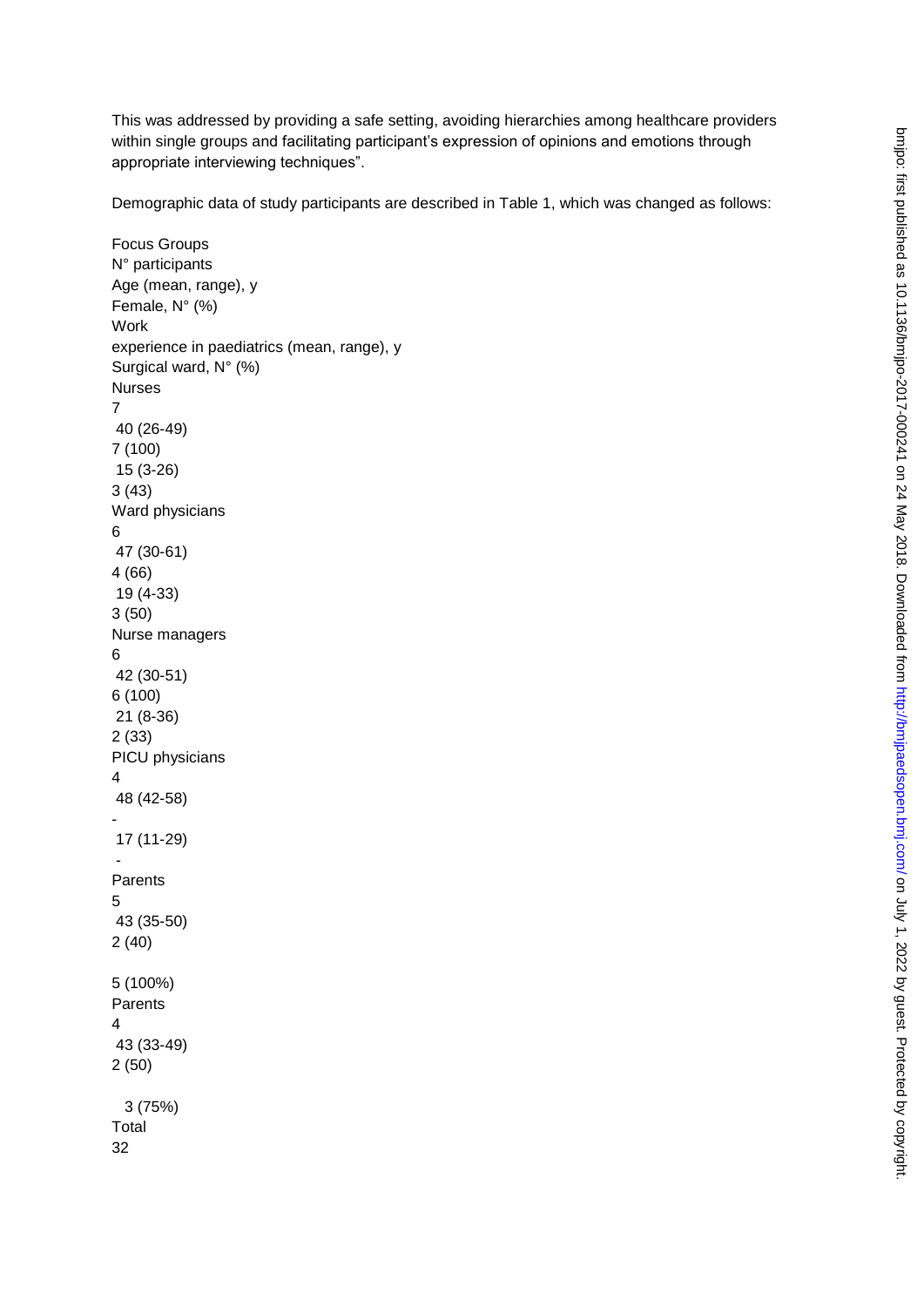Parent participants: page 5, line 37. Did you have any restrictions on the time from the deterioration event to participation? What constitutes a clinical deterioration event? What does 'witness' a CDE mean? Did the parent have to be with the child at the time? This is important as CDE may have different meaning to different people. How did you avoid bias if the nurse manager effectively 'filtered' staff and parent participants? Sampling is critical in qualitative research and this section feels a little lean.

## Reply:

The definition of clinical deterioration event and timeframe was better specified as follows:

"Ward staff and parents of children who had personally witnessed a clinical deterioration event (PICU urgent admission or PICU consult) of their child during hospital admission within the previous 12 months were asked to participate. We excluded parents whose children were admitted to the PICU at time of enrolment to avoid additional burden. The parent had to be with the child at the time."

The description of enrollment was changed as follows:

"Enrolment occurred in two phases: first the nurse manager explored the interest of the most experienced available staff and identified the parents on the ward who had a deterioration event of their child; second, the researcher informed the potential participants of the study objectives and focus group methodology and collected the written informed consent upon agreement to participate. Staff were chosen by the researcher according to experience in paediatric care. A consent form was signed prior to the focus group."

Bias was avoided by defining the inclusion and exclusion criteria. However, as suggested by the reviewer the bias of the nurse manager could be possible. We have addressed this in the limitation section as follows:

"Second, participant's first selection was performed through the ward nurse managers, who better knew available staff and parents. Clear inclusion and exclusion criteria were provided to avoid selection bias".

## Data collection and analysis:

This section also feels a little lean on detail. You need to consult the supplemental data to find that data were audio-taped and transcribed. Other than stating that thematic analysis was performed, there is no information on how this was performed and no references. There are a number of approaches to thematic analysis, some more rigorous than others. This is fundamental to the study and needs to be in the main body of the paper.

Were all focus groups conducted in English? If not, the method of translation needs to be clarified, particularly how it was verified. If it was, was this the first language of all participants.

Reply: We thank the reviewer for this comment. We moved the methods description on the supplemental data to the main text.:

"A female researcher trained in qualitative research methods (OG) conducted semi-structured focus groups to explore the experiences and views of parents and healthcare professionals on escalation of care in the deteriorating child. At total of six focus groups were conducted with 32 participants: one focus group with ward nurses, one with nurse managers, one with ward physicians, one with PICU physicians and two with parents. (Table 1). In the two focus groups with the parents, nine parents of 8 children participated. The focus groups were performed in a private room in the hospital. A semistructured interview schedule guided the discussion (Electronic Supplement Material 1). A female research nurse participated as an observer (GS) and provided field notes of the focus group discussion. All focus groups were audio-recorded and the research team transcribed verbatim the interview data.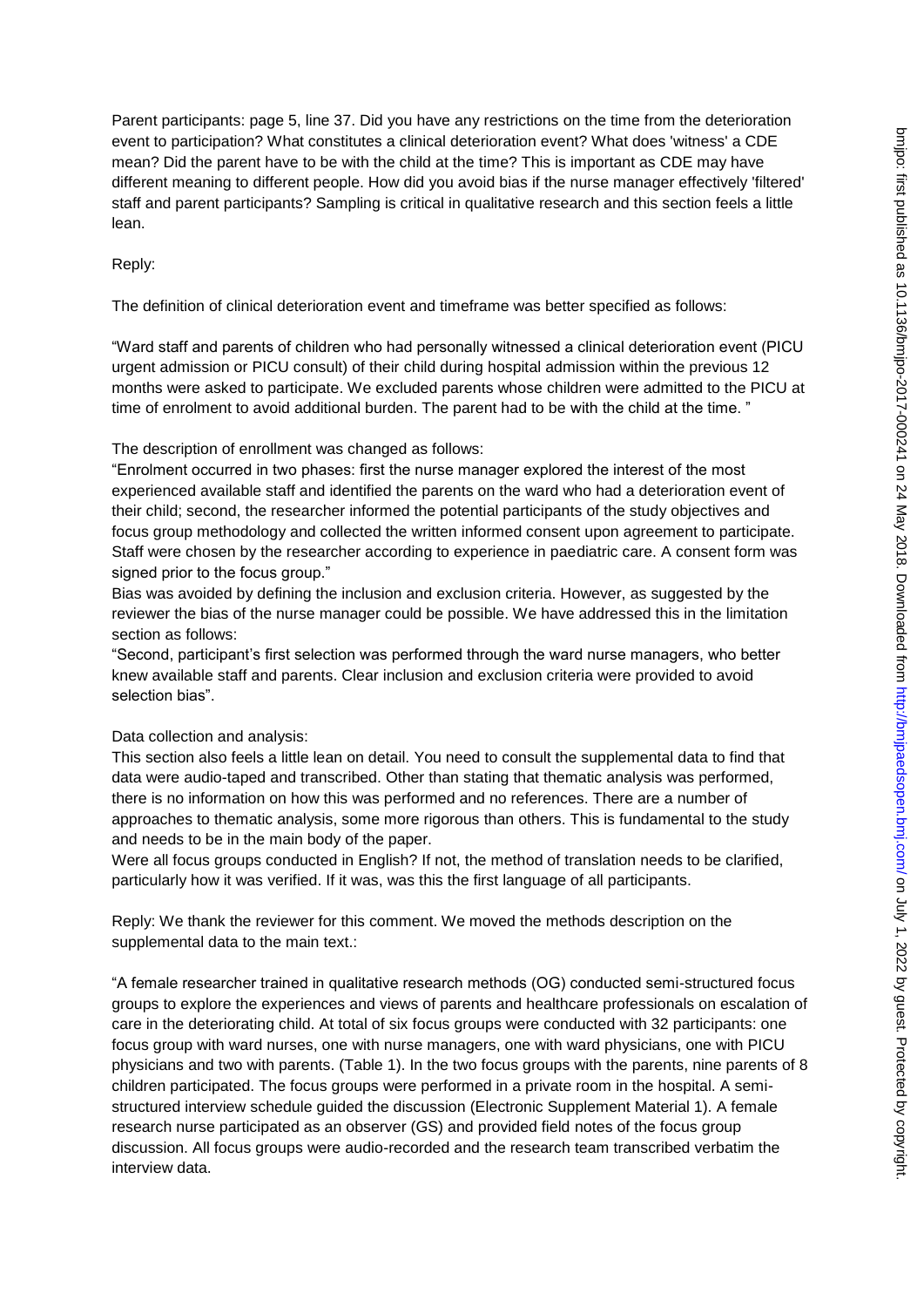Personal names and locations were anonymized, transcripts were translated into English, reviewed by a native English speaker and differences were resolved by discussion with the research team. During the focus groups two examples of clinical deterioration were used to prompt the recall of similar situations experienced by participants. The aim of the scenarios was to trigger the reflection on personal experiences and the expression of opinions on factors associated to different levels of escalation of care. One scenario described an event with timely escalation of care, the second described a scenario where the child deteriorated and was urgently admitted to PICU. First staff were asked to imagine they had a 3-month-old patient admitted from the Emergency Room for diarrhea and vomiting. After four hours, the child keeps having episodes of diarrhea and is not feeding well. His vital signs are moderately altered, the BedsidePEWS= 4. In the evening the nursing assessment results in an increased heart rate and capillary refill with a BPEWS=7. The physician called for a review prescribes an intravenous rehydration. After a few fluid boluses the vital signs improve. Staff was asked to consider factors that might have contributed to escalation of care in this patient. Then, the case of 5-year-old child with chronic kidney disease, just transferred from the PICU to the ward was presented. Her Bedside PEWS score at ward admission is 5 and within 24 hours increases to 9. Her Blood Pressure is constantly below normal ranges, the HR is high, she is on oxygen and work of breathing increases as the hours go by. She is readmitted to PICU after 24 hours. Staff was asked to consider what factors might have prevented escalation of care resulting in an urgent PICU readmission of this child. The two scenarios were used as examples to prompt the recall of clinical deterioration events experienced by participants, to explore factors facilitating or preventing timely escalation of care. Parents were asked to recall their experience of the clinical deterioration of their child on the ward and to describe the response of the ward staff. To trigger the discussion the interviewer described scenarios of clinical deterioration more easily understood by parents, such as of increased work of breathing or deteriorated consciousness. The interviewer asked participants to describe their opinion on what facilitates and what hinders a timely response to a child that deteriorates during hospital ward admission. Finally, they were asked their suggestions for improvement."

We added a description on how thematic analysis was performed and references:

"Two researchers (OG, JML) conducted an independent thematic analysis of the focus group contents. At first, they read the interviews to familiarize with the data. Then, they independently formulated subthemes across the data. They examined the codes to reach a consensus on the themes, by merging or renaming codes to provide a greater understanding of the phenomenon. A third researcher (CP) reviewed the themes and differences in coding were resolved through consensus".

The focus group language and method of translation was clarified by reviewing this text:

"Personal names and locations were anonymized, transcripts were translated into English, reviewed by a native English speaker and differences were resolved by discussion with the research team".

## Findings:

Table 1 only presents 3 staff groups but the text describes 6 focus groups being conducted. It would be helpful to describe the key characteristics of each focus group together with some outline demographic data. Did any parent groups contain a mother and father diad? Why were no nurses recruited from the PICU? How long was each focus group? Did you analyse each group separately or merge the data? Did you do any sub-group analysis?

Table 2: This might benefit from some formatting and description as it wasn't clear to me initially what were themes and sub-themes and how these differed from 'dimensions'. A footnote may help. Some terms were not easily understood without some further explanation, such as 'locus of control' (pg 7,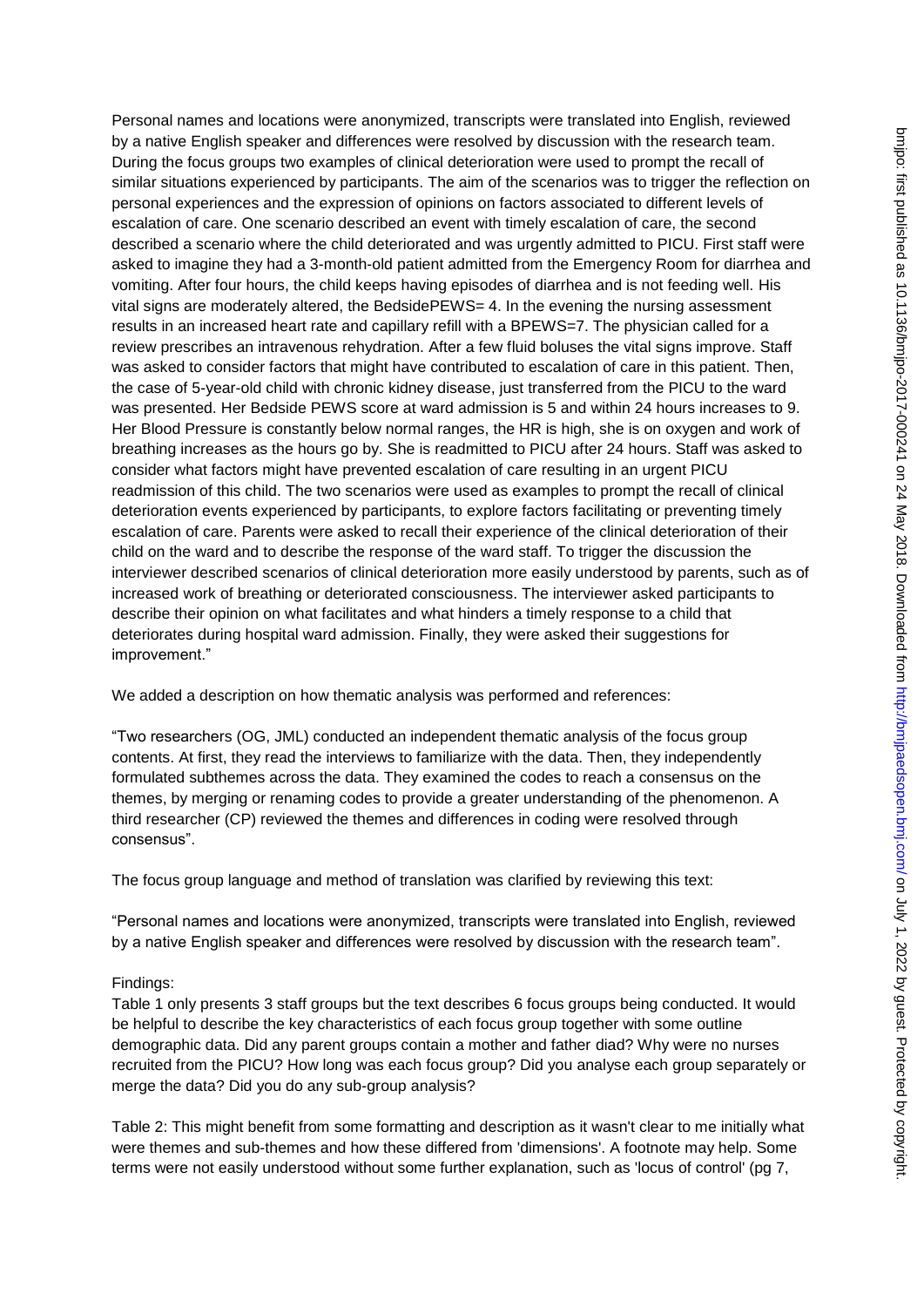line 12-13), 'Thrusting relationship' (line 21), 'fixation errors' (pg 8, line 5), 'continuity or care' (pg 8, line 28). Lines 41-46 on page 8 may be more helpful if presented before Table 2 rather than after.

Reply: Table 1 was changed into a description of all 6 focus groups.

One focus group contained a mother –father diad. Text was amended in the methods section as follows:

"In the two focus groups with the parents, nine parents of 8 children participated."

Only ward nurses were interviewed since PICU nurses are not involved in assisting clinical deterioration events outside the PICU. Focus group duration was reported in the findings as follows: "Mean focus group duration was 63 minutes (range 42-80 min)." Data analysis: No sub-group analysis was performed.

Table 2. Lines 41-46 on page 8 have been moved before table 2 and changed as follows: "Subthemes are further described by dimensions, as specific descriptions of the subthemes. (Table 2). Appendix 2 (Electronic Supplement Material 2) presents the themes, subthemes and relevant quotations of the focus groups."

The following terms were changed as follows:

locus of control into "Belief on ward responsibility for severely deteriorated patients: keeping high risk patients on the ward"

- thrusting relationships into "trust among staff members",
- fixation errors into "Tunnel vision of reasons for clinical deterioration"
- continuity of care into "management and relational continuity".

Impact of staff competencies and skills:

Page 8, line 51. Where it is noted that 'all participants' identified differences in staff training, do you mean each of the 32 participants or that this theme was discussed in each focus group? Its an important difference. Did this include parents? Paediatric speciality education would seem (on the surface) to require considerable knowledge of medical and nurse training approaches.

The sentence on line 51 was written more clearly and subthemes are specified as follows: "Staff competencies and skills was a theme raised transversely by healthcare providers and parents. Subthemes include issues of standard baseline, specialty and advanced competences on the wards, the role of self perceived ability in decision making and communication in escalation of care, and supporting less expert staff through peer to peer mentoring when a child deteriorates."

Page 8, lines 53 to 56 - I was not quite sure what you meant by this. Were the physicians discussing other physicians? Or Nurses? Or parents?

Reply: This issue was actually brought up both by physicians and nurses. Text was changed as follows: "Nurses and physicians identified differences in staff training and lack of paediatric specialty education as potential risk factors. Heterogeneous baseline competency levels due to different educational pathways determine a state of uncertainty and distrust."

Page 9, line 5 - the quote on its own does not make grammatical sense and so it is hard to understand. It may need some additional text adding in or some interpretation...e.g. 'won't listen [to] the less experience nurse'.

Reply: The text was changed into : "Because the doctor maybe won't listen to the less experienced nurse".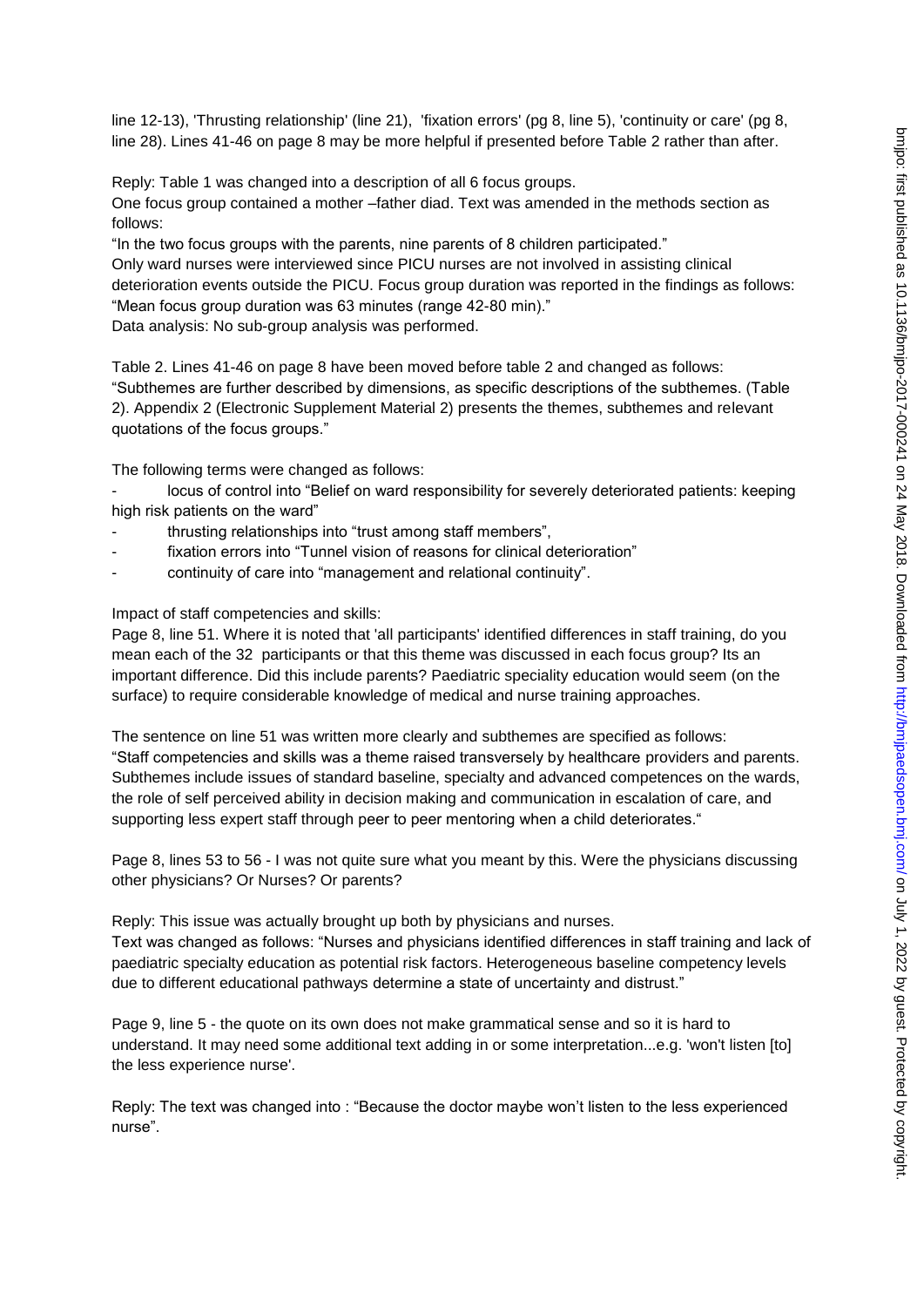Impact of relationships and leadership in care:

This theme might need more description as it appears on the surface to be 2 different areas: relationships and leadership. The first sentence (lines 33-37) didn't quite make sense to me and it would help to have some explanation. Its also quite long and difficult to follow. Lines 42 again states 'all participants' so it just to clarify if this does mean that each of the 32 participants commented on this.

#### Reply:

The theme was renamed "Relationships in care" and described with the following sentence: "Relationships between healthcare professionals and with family members emerged as having an important role on escalation of care. Contributing factors identified in this theme are communication, teamwork, relational continuity of care, parent and nursing empowerment to call for advanced help, the role of hierarchies and leadership."

Lines 42 was changed as follows:

"Across all focus groups issues of inter-professional communication emerged."

Processes identifying and responding to clinical deterioration:

Could you clarify what you mean by 'processes' in this theme? Critical thinking is not really a 'process' as such. Terms such as fixation errors need explanation.

Reply: This theme was better described by this sentence:

"Healthcare providers described a series of actions and human factors related to the recognition of the deteriorating child and escalation of care."

Also critical thinking is redefined as factor rather than a process "per se", as follows:

"Critical thinking and situational awareness emerged as factors related to the decision-making process of escalating care."

Fixation error was changed into "restrictive tunnel vision of the child's condition".

Influences of Organizational factors:

How do these differ from 'processes'? A single sentence that summarizes the theme in its entirety at the beginning of each section would really help the reader to understand and orientate themselves to each theme.

Page 11, line 10. Can you clarify the term 'second class times'? Are you referring to sub-optimal care out of hours type issues?

#### Reply:

A sentence summarizing the theme has been added at the beginning of each section. For this theme the following sentence was included:

"Focus group participants referred organizational factors such as staffing, workload, production pressure, continuity of care and patient pathways having an impact on escalation of care."

Second class time referred to sub-optimal care out of hours; the sentences was changed as follows: "Participants in all focus groups reported concerns about day and night staffing differences, potentially leading to suboptimal care".

Discussion:

The first sentence doesn't really mention competences and skills as one of your main themes.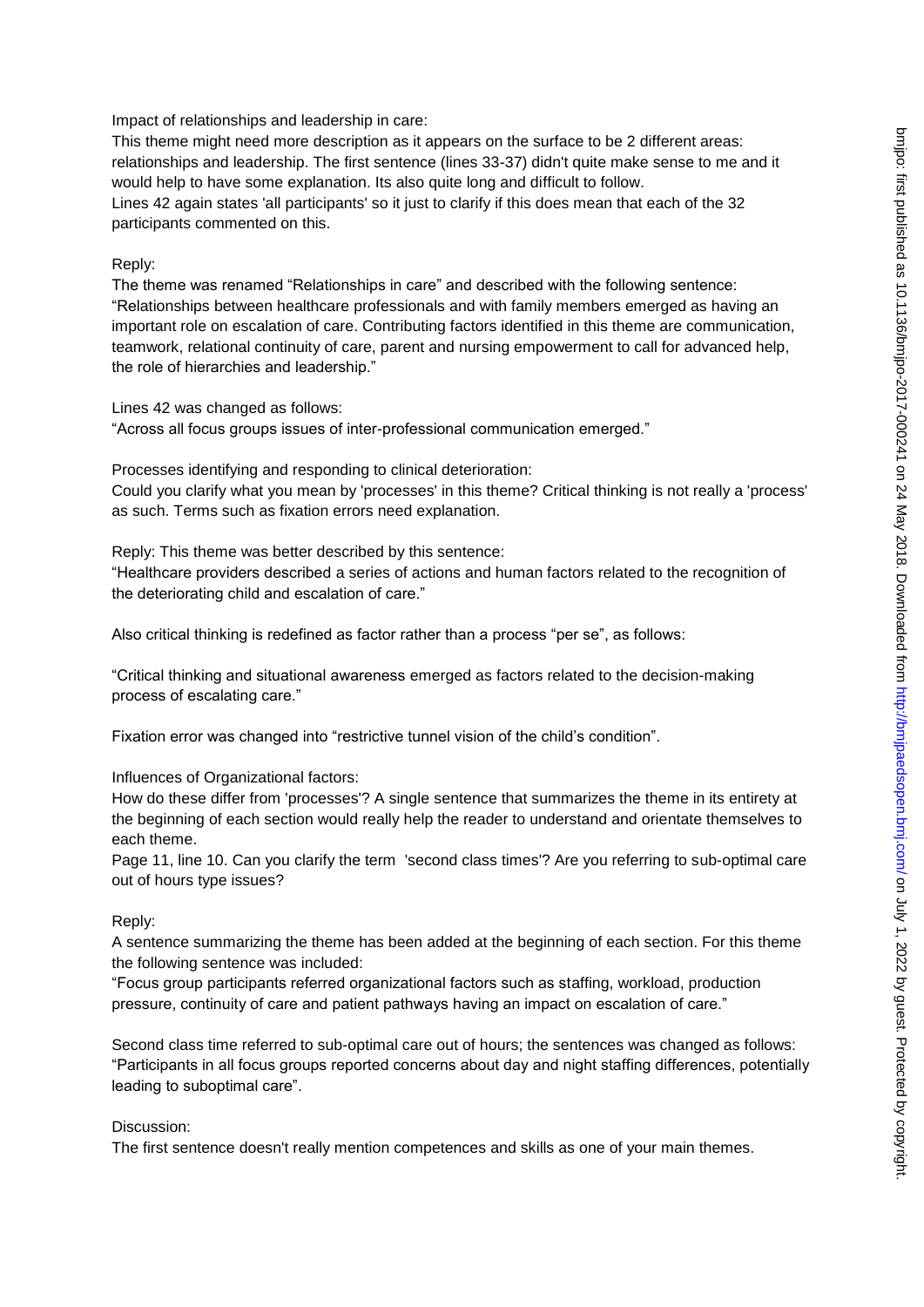I'm also not sure that 'clinical skills and situational awareness' 'translate' into sharing risk awareness with the whole team. It seems to simplify what is a complex process involving hierarchy, workload, leadership, organizational culture etc, etc. This also runs into the 3rd sentence (lines 46-48) where you describe limited understanding of physiological deterioration signs and reduced critical thinking as common....there is emerging research that indicates that culture, human error, workload and other human factors also affect escalation reliability.

Reply: The first sentence was changed to include a synthesis of all themes, including competences and skills:

"Four main themes emerged from our focus group data describing factors influencing escalation of care: the impact of Staff Competences and Skills, the role of Relationships in Care, the role of Processes Identifying and Responding to Clinical Deterioration and the impact of Organizational Factors."

The sentence "'clinical skills and situational awareness translate into sharing risk awareness with the whole team" was removed. This theme describes factors related to healthcare provider's competencies. Other factors such as hierarchy, workload and organizational culture are addressed in other themes, described in later sections of the manuscript.

Page 12, line 21 - do you mean effect of communication gaps rather than role?

Reply: Yes, we changed "role" into "effect".

Lines 44- page 13, line 15: This part of the discussion needs to be more strongly related to the data. I couldn't see where observations, PEWS and critical thinking were identified by your participants as fundamental. Rather, the findings highlight areas which were not followed reliably. Presenting the focus group schedule of what questions were asked would help the reader interpret this in more detail.

Reply: we thank the reviewer, the focus group questions have been added as Electronic Supplemental Material 1. I

n this section we added this sentence, to describe more clearly this theme: "In our study we identified processes responding to clinical deterioration on the ward that are relevant to escalation of care. Patient observation, critical thinking supported by the BedsidePEWS, reducing hierarchical barriers to call for advanced help and PICU staff available for deteriorating patients emerged as fundamental elements for patient screening and escalation of care."

We also further described healthcare providers' experience using the BedsidePEWS in the results section:

"Critical thinking and situational awareness emerged as factors related to the decision making process of escalating care. This is enhanced by the use of a screening tool, such as the BedsidePEWS, allowing for the measurement and visual display of vital signs with a frequency based on the child's condition. Nurses and physicians recall cases when the BedsidePEWS was useful to identify subtle changes in the child's condition, even in children with cronic diseases, which may already have baseline alterations of vital signs. On the other hand experiences of PICU referrals made late in the child's deterioration were reported, when clinicians happened to focus on single aspects of a case resulting in a restrictive tunnel vision of the child's condition despite elevated BedsidePEWS scores."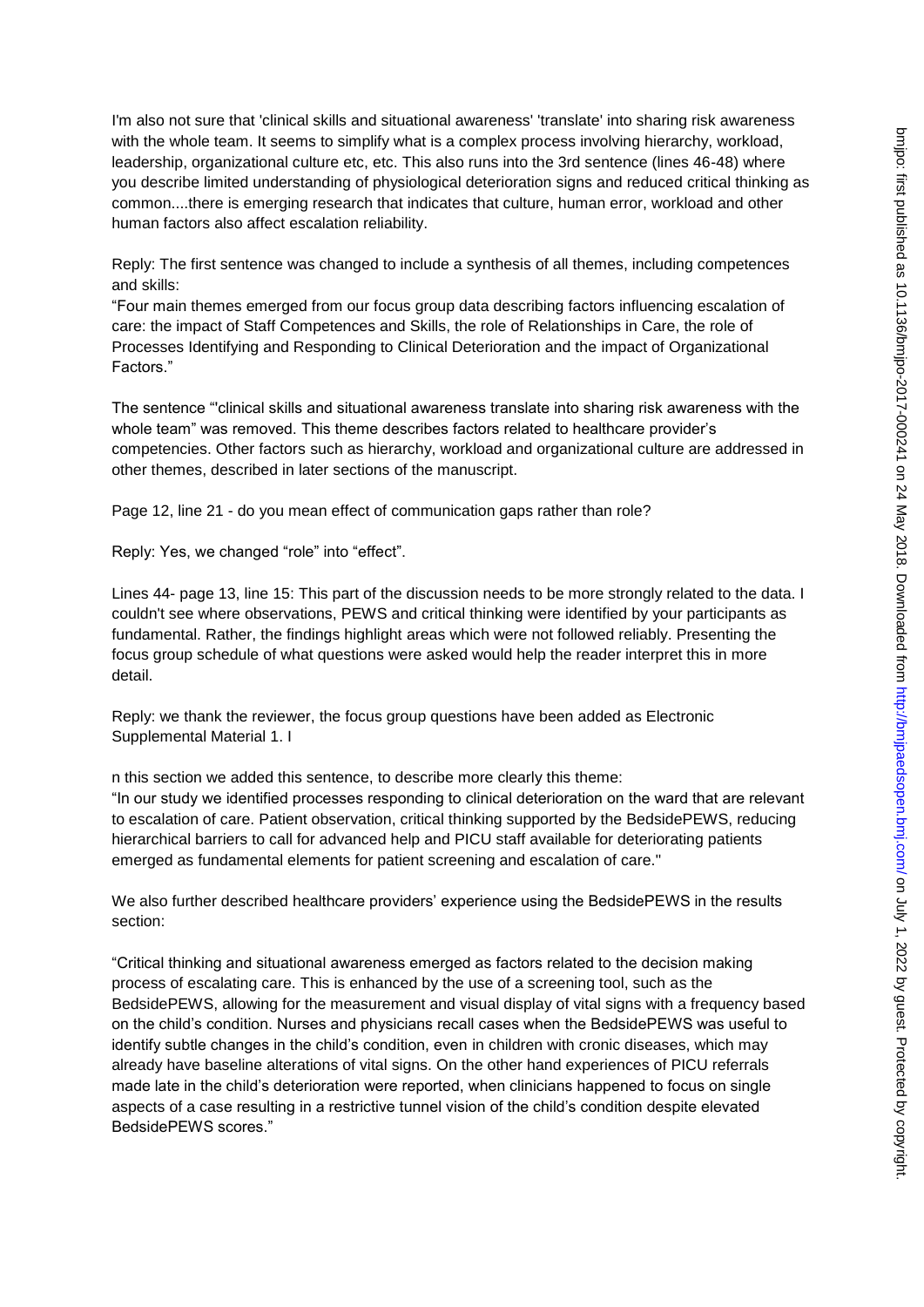Page 13, line 26 - Im not sure you can ever 'presume' anything in research. The term feels too strong in the absence of any evidence.

This section was rewritten as follows: "Aiken and colleagues described a correlation between nursing staffing and adult in-hospital mortality. Both PICU and ward physician staffing has also been found to be associated to reduced hospital and ICU mortality and LOS, also on weekends. There is also evidence of the impact of nurse staffing on clinical outcomes in children."

Limitations: It would be helpful to discuss the limitations of focus groups as a method of data collection - groups may be dominated by one or 2 strong characters, some people may be discouraged from participating or expressing their 'true' views, composition of the groups matter - if your manager is present in the group, you may not express your views on the leadership in the organization etc etc. The method may not be optimal for all participants, in particular parents, of whom 4 were noted to have 'dropped out' (about 1/3 of those recruited). They may each have different experiences, particularly if drawn from different areas, and may not know each other. So an understanding of why focus groups were selected rather than individual interviews, would be helpful.

Reply: the reason for selecting focus group is stated in the study design section. This sentence was added: "Data were collected by focus groups because of the unique possibility of interaction and exchange of experiences between participants provided by this method."

Limitations of focus group as a method of data collection is addressed in the limitations section of the discussion:

"Second, participant's first selection was performed through the ward nurse managers, who better knew available staff and parents. Clear inclusion and exclusion criteria were provided to avoid selection bias. Third, findings may be subject to the researcher's interpretation. However, data triangulation using independent analysis of two researchers was confirmed by a third researcher suggesting reproducibility of results. Last, the topic may be perceived as threatening to discuss in a group setting, where privacy is limited, other participants may be unknown, discussion may be dominated by specific characters and emotions may be difficult to deal with, especially with parents of admitted children. This was addressed by providing a safe setting, avoiding hierarchies among healthcare providers within single groups and facilitating participant's expression of opinions and emotions through appropriate interviewing techniques.

#### Conclusion:

page 14, line 1: the word 'associated' may imply a scientific relationship between these factors and escalation of care. As your study was explorative it may need re-wording to show these are themes identified through your FGs.

Line 10 - Are these qualitatively described endpoints? Or factors?

Reply: this sentence was changed as follows: "We identified four themes describing factors that may be associated to escalation of care in deteriorating children". Also the word "qualitative endpoints" was changed with "factors".

#### Supplemental data:

An outline of the Bedside PEWS might be helpful here.

Much of the supplemental data on data collection and analysis is fundamental to the paper and it is hard for readers to assess the studies rigour without it.

Page 24, line 5-9 - these scenarios need to be described.

Overall, it would be helpful to have the schedule of questions and scenarios used for each FG in more detail in the supplemental data.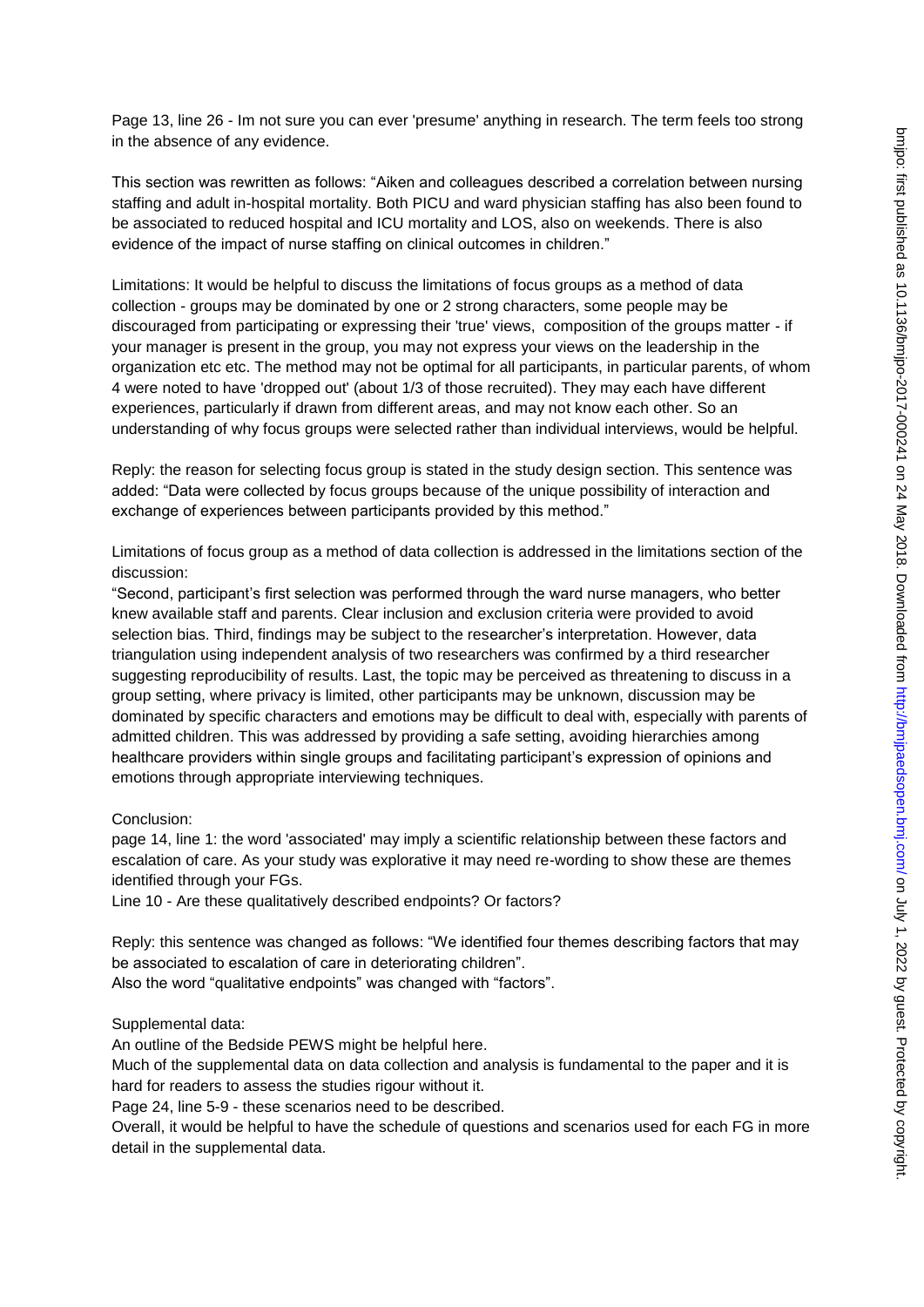Supplemental data 2: a footnote to explain how a dimension differs from a sub-theme would be helpful. Although a third of the focus groups were conducted with parents, there is generally only 1 or 2 quotes from these participants for each theme. It feels a little unbalanced.

## Reply:

A description of the BedsidePEWS in the manuscript.

"The BedsidePEWS, is an expert driven score composed of seven critical indicators embedded in age specific clinical charts. The scores range between 0 and 26 (16,17).The score is matched to care recommendations which include type and frequency of monitoring, frequency of clinician's reviews and number of patients per nurse according to patient risk. The ward team manages early signs of deterioration until the patient is severely ill. A PICU consult is recommended when the score is ≥7."

The focus group questions guide was added to the Electronic Supplemental Data 1

Supplemental data 2: A footnote to explain the difference between subtheme and dimension was added. Also more parent's quotes have been added.

| <b>REVIEWER</b>         | Reviewer name Sue Chapman                                                                                                          |
|-------------------------|------------------------------------------------------------------------------------------------------------------------------------|
|                         | Institution and Country Great Ormond Street Hospital for Children                                                                  |
|                         | <b>Competing interests None</b>                                                                                                    |
| <b>REVIEW RETURNED</b>  | 20-Mar-2018                                                                                                                        |
|                         |                                                                                                                                    |
| <b>GENERAL COMMENTS</b> | Many thanks for asking me to review this manuscript again. I'm                                                                     |
|                         | grateful to the authors for the time and effort they have made in                                                                  |
|                         | revising the manuscript and for responding positively to the                                                                       |
|                         | feedback. Overall the inclusion of more detail on the methodology                                                                  |
|                         | has assisted greatly in making the paper clearer. I do have some<br>comments, which I've listed below:                             |
|                         | Page 5, line 10 - what is an expert driven score?                                                                                  |
|                         | Line 1-24 - it might help to make the linkage between the PICU                                                                     |
|                         | physician, the bedside PEWS and the education a little more explicit.                                                              |
|                         | Some of it might be in the ordering - it may be clearer if you discuss                                                             |
|                         | the PEWS first (together with how staff are trained) then the                                                                      |
|                         | involvement of the local physician then the PICU consultant.                                                                       |
|                         | Lines 33-37 a reference to support the assertion about focus groups                                                                |
|                         | might be helpful here. Not sure if it can be characterised as unique.                                                              |
|                         | Page 6, lines 1-14. Why did you choose the most experienced staff?                                                                 |
|                         | And experienced in terms of what - number of years worked, number                                                                  |
|                         | of CDE? It would help to have a little more justification for why this                                                             |
|                         | was chosen as it has the potential to introduce bias. More                                                                         |
|                         | experienced people may have a different set of experiences to more                                                                 |
|                         | junior staff. Your discussion highlights the issues that face junior                                                               |
|                         | staff yet it appears you did not recruit them to the focus groups. The                                                             |
|                         | line 'staff were chosen by the researcher' (who then conducted the                                                                 |
|                         | interviews) also introduces the possibility of bias. No qualitative                                                                |
|                         | studies are free of bias, especially in terms of sampling, but it just<br>needs some discussion either here or in the limitations. |
|                         |                                                                                                                                    |
|                         | Page 7, lines 3-17. The scenario you describe would not be<br>considered a CDE using your criteria. It would be helpful to know    |
|                         | why you chose this scenario. The way in which you present the                                                                      |
|                         | scenario's make it quite explicit that one is 'good' (line 15-                                                                     |
|                         | 17contribute to escalation) and one is 'bad' (lines 28 prevented                                                                   |
|                         | escalation of care). It may be that this was the approach taken to                                                                 |
|                         | explicitly pull out facilitators and inhibitors, but real life is rarely so                                                        |
|                         | black and white.                                                                                                                   |

#### **VERSION 2 – REVIEW**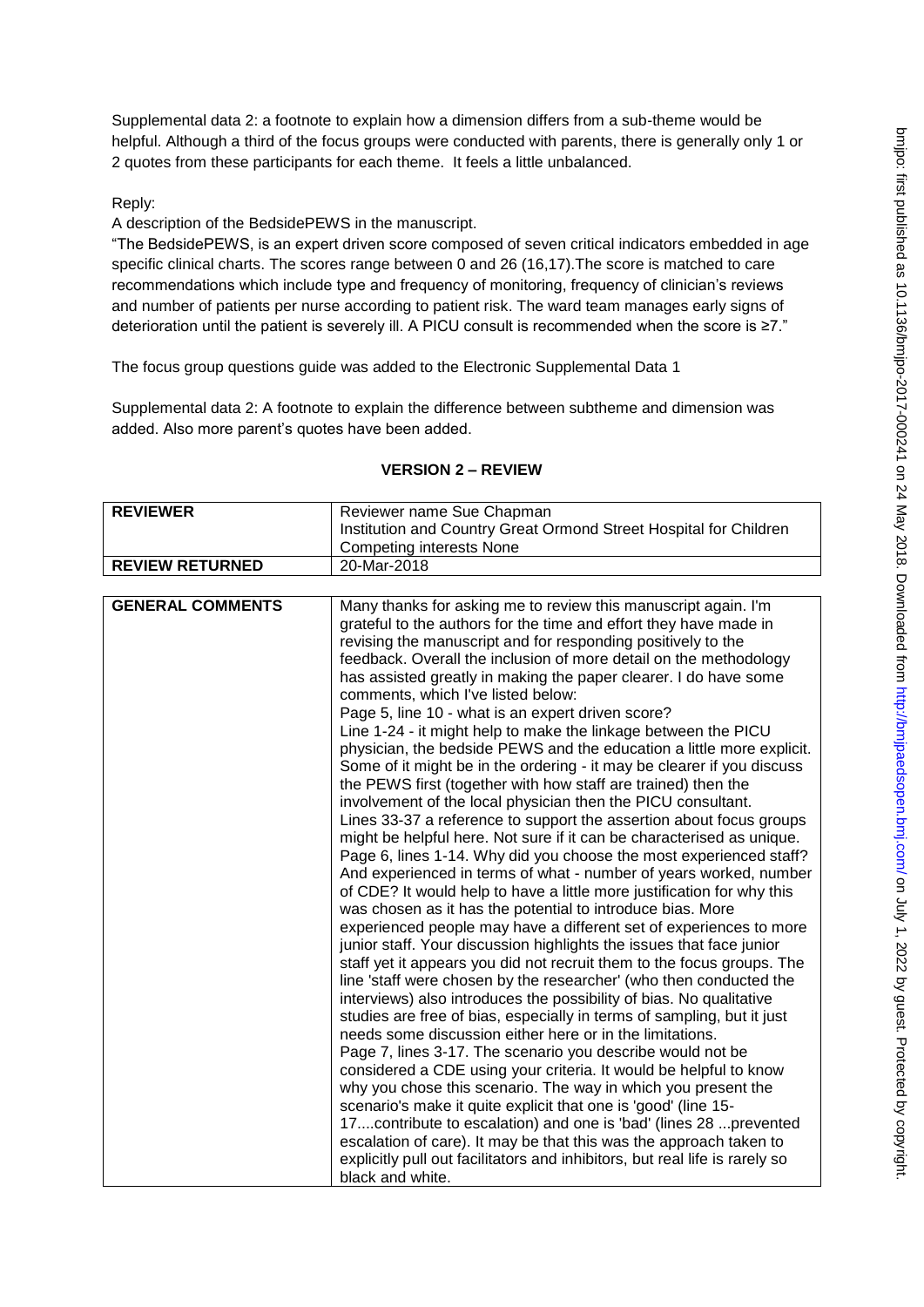| Good and appropriate care may be delivered but the child still<br>requires transfer to PICU. More a comment from my perspective                                                                                                                                                                                                                                                                                                                                                                                                                                                                                                                                                                                                                                                                                                                                                                             |
|-------------------------------------------------------------------------------------------------------------------------------------------------------------------------------------------------------------------------------------------------------------------------------------------------------------------------------------------------------------------------------------------------------------------------------------------------------------------------------------------------------------------------------------------------------------------------------------------------------------------------------------------------------------------------------------------------------------------------------------------------------------------------------------------------------------------------------------------------------------------------------------------------------------|
| Data analysis:<br>This section is much improved. It would be helpful for it to be<br>expanded a little more so the reader can understand the actual<br>process. Did you transcribe tape-recordings of the focus groups? Or<br>was it a transcription service. Did you listen to the tapes? Was there<br>then a translation into English as I note the hospital is in Italy. How<br>was the veracity of this assessed. How did you developed your sub-<br>themes. And was the coding then performed afterwards? what does<br>'examine the codes' mean? Were sub-themes then grouped to<br>create themes? How did this happen. And where do dimensions fit<br>in? Its such an important part of the methodology and is really where<br>you get a sense of the rigour of the study so more info (still) would<br>be helpful.                                                                                   |
| Findings: Again, much improved.<br>Overall comment in this section is that some of the data is presented<br>more like a discussion rather than the reporting of the findings. For<br>example Page 14, line 28-33'this is enhanced' As these are just<br>findings at the moment it would seem better to say 'participants<br>reported that screening tools such as the BPEWS were useful to<br>help them' Another example is page 12, line 54, 'critical care<br>background are considered' sounds quite definitive as though it is<br>your conclusion based on the data.                                                                                                                                                                                                                                                                                                                                    |
| Table 1 is helpful. I note that the mean age of all the participants is<br>quite high. And that whilst most staff were drawn from medical<br>wards, most parents were drawn from surgical wards. These factors<br>may affect your findings and warrant a mention in the discussion.<br>Table 2 is quite hard to following. It might be easier for the reader if<br>the sub-themes were shaded rather than alternate lines.<br>Page 9, Line 22: Words 'Appendix 2' seem redundant.<br>Page 12, line 31, not sure of the word transversely. Maybe it was<br>just raised in both types of focus groups.<br>Lines 42-45: This is a really difficult sentence to follow<br>Page 13, line 2. Still not sure what is meant by a 'locus' of control<br>Line 28: 'relational continuity of care' is also difficult to understand.<br>Lines 31 - 35. Might be helpful to split this sentence as it hard to<br>follow. |
| Page 14, line 52-56 doesn't quite make sense.<br>Page 15, lines 5 'production pressure' needs clarifying.<br>Lines 12: not sure 'organisational pressures' is exactly what you<br>mean. Maybe competing clinical priorities??<br>Lines 28: Off service physicians needs a little explanation or<br>rewording. 'Off service' could mean 'off duty' but I suspect this is<br>more to do with cross-coverage of different specialities out of hours.<br>Discussion:<br>Again improved                                                                                                                                                                                                                                                                                                                                                                                                                          |
| Page 16, line 2. The sentence starting our data illustrates the<br>importance  this sounds quite strong. Your study examined<br>clinician thoughts and views but there is no 'hard evidence' to say<br>these are important in terms of managing the deteriorating patient.<br>Rather this is what healthcare professionals and parents consider<br>important, which is a slightly different thing.<br>Line 10-15 this is a hard sentence to follow.<br>Line 14-19: Again, feels quite a strong assertion for a single<br>qualitative study. Prefaced by 'participants in this study considered<br>that standardised paediatric                                                                                                                                                                                                                                                                              |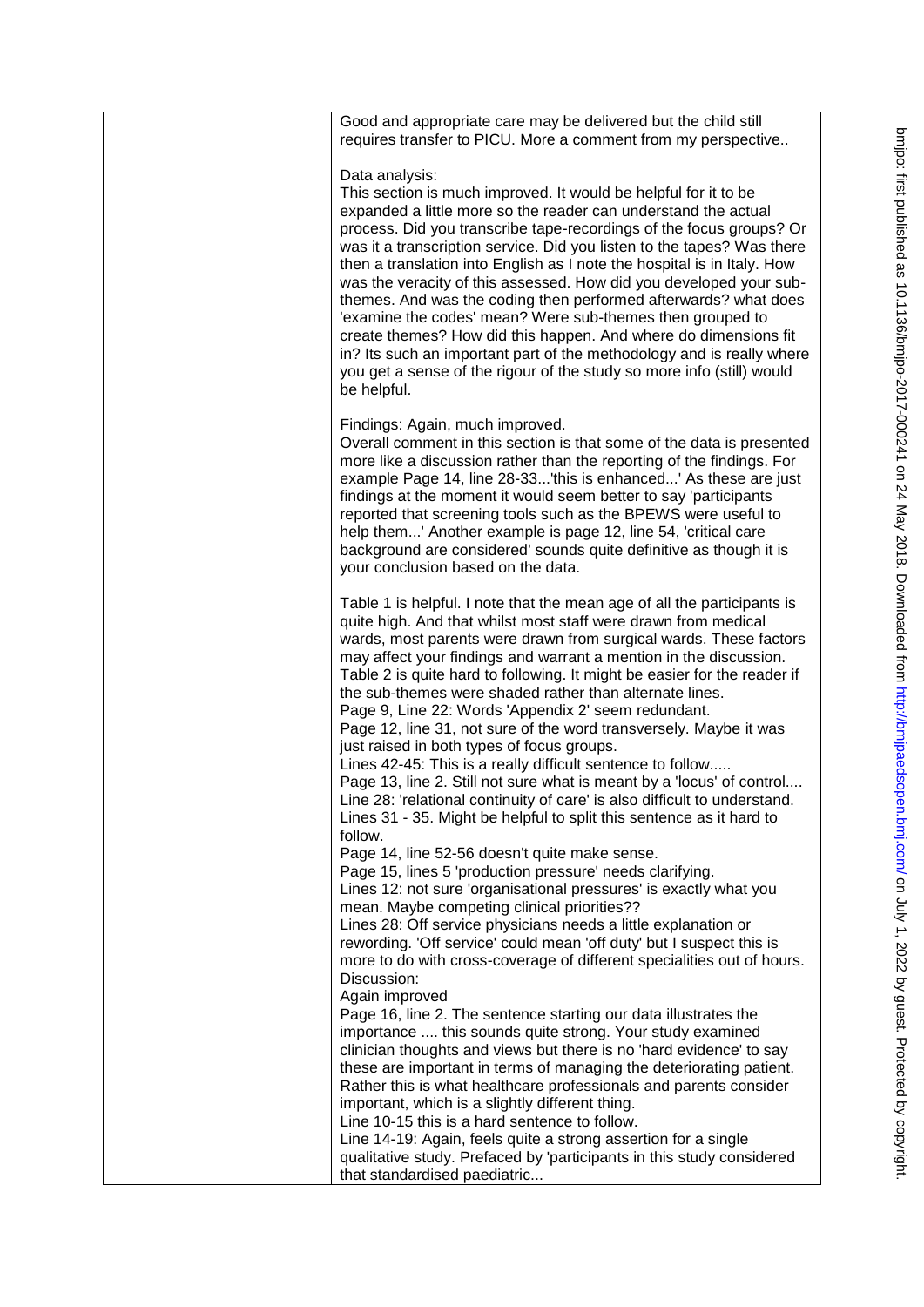| would be more in line with the findings.<br>Lines 51-56: This sentence needs a stronger link back to your data.<br>Page 17: reduced observance of predefined triggers: Firstly you only<br>examined participants thoughts and views so not sure you can<br>comment on the observance of triggers. Secondly are the triggers<br>linked to the bedside PEWS or are they something different?<br>Line 19: Use of the word confirmed sounds very definitive. Only 1 of<br>the studies you cite is set in paediatrics so it seems a little<br>premature.                                                                                                                                                                                                                                                                                                                                          |
|----------------------------------------------------------------------------------------------------------------------------------------------------------------------------------------------------------------------------------------------------------------------------------------------------------------------------------------------------------------------------------------------------------------------------------------------------------------------------------------------------------------------------------------------------------------------------------------------------------------------------------------------------------------------------------------------------------------------------------------------------------------------------------------------------------------------------------------------------------------------------------------------|
| Page 18, line 8-12, Clear inclusion and exclusion criteria - I think this<br>limitation needs a little more discussion. Your methods imply the<br>researcher selected the participants based on 'level of experience'.<br>There may be a bias here, which may be unconscious. There is very<br>little on your inclusion and exclusion criteria. Some studies use<br>sampling criteria to ensure they get a spread of demographics. The<br>participants here were predominantly female, predominantly over 40,<br>with healthcare professionals from mainly medical wards and<br>parents mainly surgery. You cannot avoid bias, whether conscious<br>or unconscious, so line 12 feels too strong.                                                                                                                                                                                             |
| Again, lines 17-29 feels quite strong. Even if you provide a safe<br>space participants may, consciously or unconsciously, be inhibited<br>by what others say. You can reduce the bias, but not completely<br>address it.                                                                                                                                                                                                                                                                                                                                                                                                                                                                                                                                                                                                                                                                    |
| Conclussion:<br>Lines 32-42 feel a little repetitious.<br>Lines 42-52, again feels a strong assertion for a qualitative study<br>exploring the views of healthcare providers and parents. These may<br>be factors which are important to them, but it seems to early to say<br>this has been 'confirmed'.                                                                                                                                                                                                                                                                                                                                                                                                                                                                                                                                                                                    |
| It might be worth considering the issues of translation and how this<br>may impact on the research findings. I note that the wording of some<br>of the direct quotes has been changed in ESD 2. This raises issues<br>of how your data was processed. Once the data has been 'cleaned<br>up' then the raw data (quotations) generally shouldn't change. You<br>can clarify sentences by adding in words or explanation in<br>parenthesis, but the actual data/quotations that you are basing your<br>findings on are 'fixed'. Quotations should be verbatim what the<br>participant said, not an amended version. This does have issues for<br>how you analysed your data and whether this took place in Italian or<br>English. Either way it needs clarifying and including in the limitations.<br>If the 'raw data' was modified after analysis had taken place, this<br>needs discussion. |
| There are some issues with the use of English and some sections<br>would benefit from close review by a native English speaker.                                                                                                                                                                                                                                                                                                                                                                                                                                                                                                                                                                                                                                                                                                                                                              |
| Overall the authors have undertaken a huge amount of work and<br>some sections have improved considerable, particularly the<br>methodology. It is an interesting paper and is a useful addition to the<br>work on deteriorating children.                                                                                                                                                                                                                                                                                                                                                                                                                                                                                                                                                                                                                                                    |

| <b>REVIEWER</b>        | Reviewer name Max Johnston<br>Institution and Country Imperial College London<br>Competing interests None |
|------------------------|-----------------------------------------------------------------------------------------------------------|
| <b>REVIEW RETURNED</b> | 21-Mar-2018                                                                                               |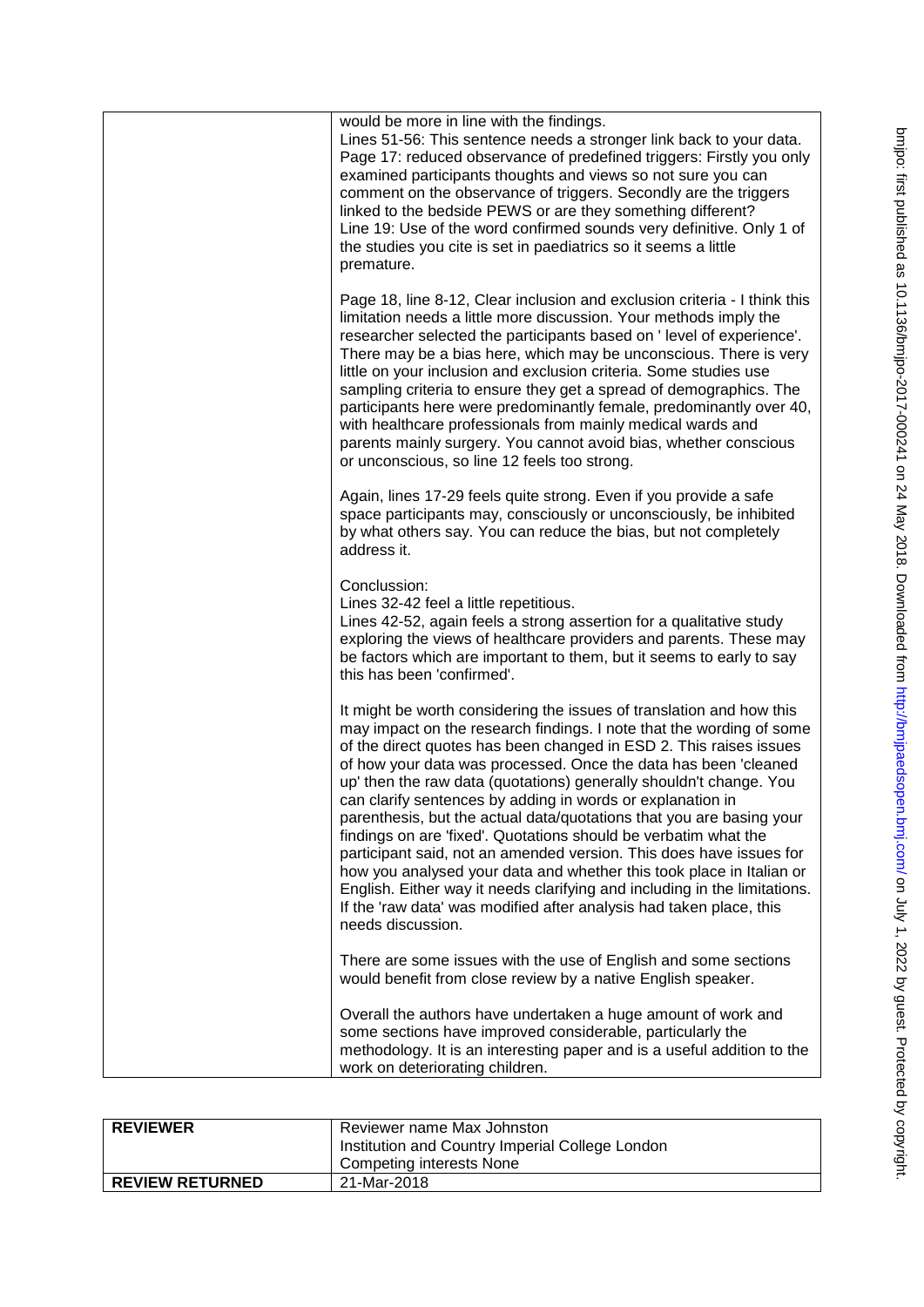| <b>GENERAL COMMENTS</b> | Thanks for asking me to review. This paper is, in the main, well<br>written and presents useful results about escalation of care in the<br>paediatric setting. |
|-------------------------|----------------------------------------------------------------------------------------------------------------------------------------------------------------|
|                         | I would like the authors to rework the first two sentences of the<br>introduction and explain how the clinical scenarios were derived.                         |
|                         | Otherwise very good.                                                                                                                                           |

## **VERSION 2 – AUTHOR RESPONSE**

Reviewer: 1 Reviewer name: Sue Chapman

Reviewer: 2 Reviewer name: Max Johnston

Reviewer: 1 Institution and Country: Great Ormond Street Hospital for Children

Reviewer: 2 Institution and Country: Imperial College London

Reviewer: 1

#### < b>Comments to the Author

Many thanks for asking me to review this manuscript again. I'm grateful to the authors for the time and effort they have made in revising the manuscript and for responding positively to the feedback. Overall the inclusion of more detail on the methodology has assisted greatly in making the paper clearer. I do have some comments, which I've listed below:

REPLY AUTHORS: We thank the reviewer for the encouraging comments. We have revised according to the comments taking into account that we were limited due to the author guidelines stating a max word count of 3500 words and max 40 references.

Page 5, line 10 - what is an expert driven score? REPLY AUTHORS: We thank the reviewer, the definition "expert driven score" has been deleted.

Line 1-24 - it might help to make the linkage between the PICU physician, the bedside PEWS and the education a little more explicit. Some of it might be in the ordering - it may be clearer if you discuss the PEWS first (together with how staff are trained) then the involvement of the local physician then the PICU consultant.

REPLY AUTHORS: We thank the reviewer, we have changed the order of those items, as follows:

"The Bedside Pediatric Early Warning System (BedsidePEWS), composed of seven critical indicators embedded in age specific clinical charts is used for screening patients at risk of clinical deterioration. The scores range between 0 and 26 (16,17). The score is matched to care recommendations, which include type and frequency of monitoring, frequency of clinician's reviews and number of patients per nurse according to patient risk. Ward staff were trained, continuing education is offered, and new staff receive BedsidePEWS education during the induction period.

The ward team manages early signs of deterioration until the patient is severely ill. To respond to clinical deterioration, a Paediatric Intensive Care Unit (PICU) physician on patient duty can be called for advanced support or consultation to the hospital wards.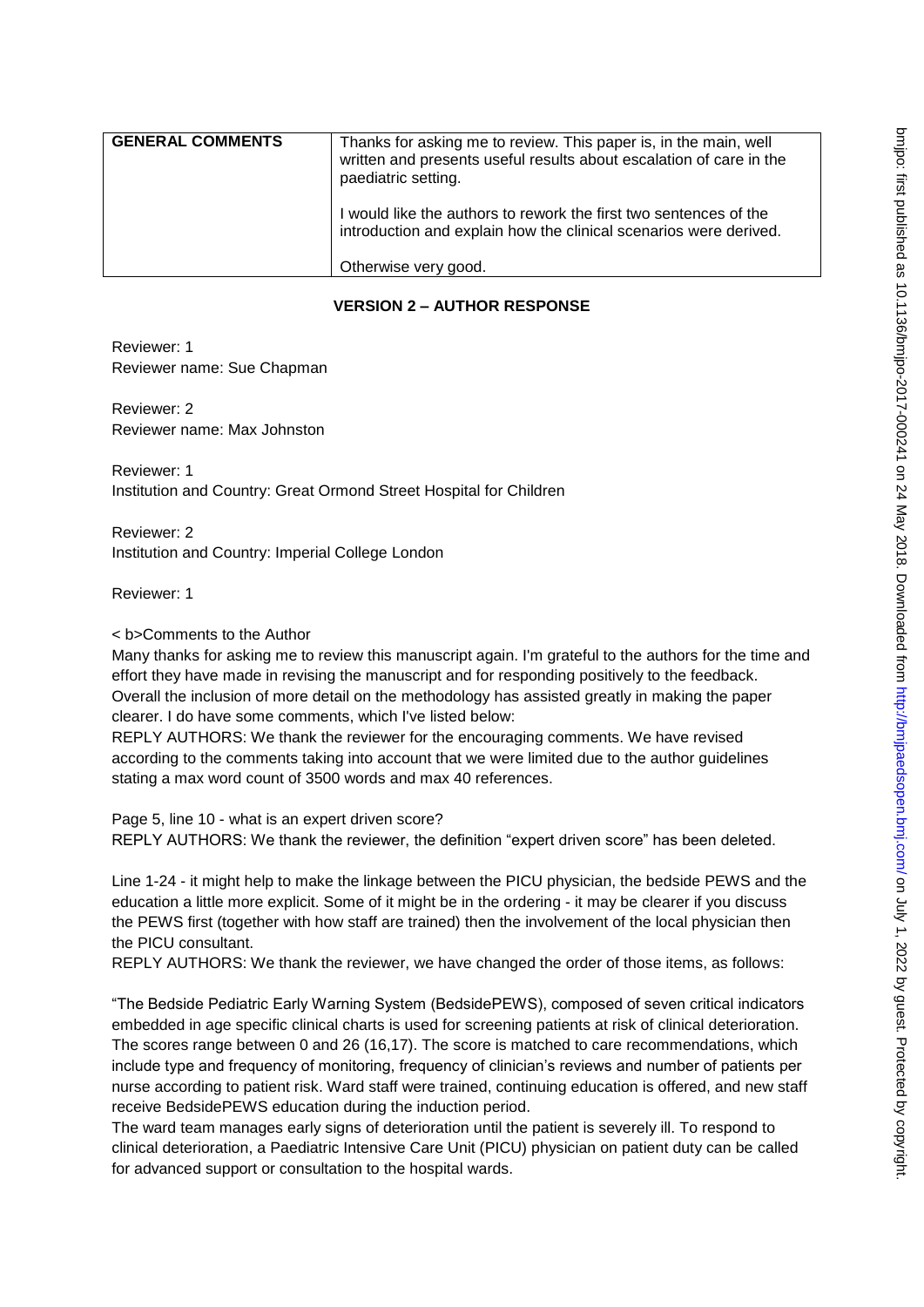A PICU consult is recommended when the score is ≥7. The call is made by the ward physician according to clinical criteria set by a response system policy, which includes the BedsidePEWS. Nurses may directly call the PICU in case of emergency. Parents are excluded from the PICU calling process."

Lines 33-37 a reference to support the assertion about focus groups might be helpful here. Not sure if it can be characterised as unique.

REPLY AUTHORS: As suggested we have added a reference to this sentence. We agree that the word 'unique' is an overstatement and we have delete this.

Page 6, lines 1-14. Why did you choose the most experienced staff? And experienced in terms of what - number of years worked, number of CDE? It would help to have a little more justification for why this was chosen as it has the potential to introduce bias. More experienced people may have a different set of experiences to more junior staff. Your discussion highlights the issues that face junior staff yet it appears you did not recruit them to the focus groups. The line 'staff were chosen by the researcher' (who then conducted the interviews) also introduces the possibility of bias. No qualitative studies are free of bias, especially in terms of sampling, but it just needs some discussion either here or in the limitations.

REPLY AUTHORS: We thank the reviewer for this comment. The criteria for the most experienced staff was specified, as number of years worked in their current pediatric ward or specialty, as follows:

Enrolment occurred in two phases: first the nurse manager explored the interest of the most experienced available staff (>2 years of experience in their current specialty) and identified the parents on the ward who had a deterioration event of their child; second, the researcher informed the potential participants of the study objectives and focus group methodology and collected the written informed consent upon agreement to participate. Staff were invited by the researcher according to experience in paediatric care, assuming this would be a criteria for a more informative discussion and recall of escalation of care cases. A consent form was signed prior to the focus group.

Page 7, lines 3-17. The scenario you describe would not be considered a CDE using your criteria. It would be helpful to know why you chose this scenario. The way in which you present the scenario's make it quite explicit that one is 'good' (line 15-17....contribute to escalation) and one is 'bad' (lines 28 ...prevented escalation of care). It may be that this was the approach taken to explicitly pull out facilitators and inhibitors, but real life is rarely so black and white. Good and appropriate care may be delivered but the child still requires transfer to PICU. More a comment from my perspective. REPLY AUTHORS: We thank the reviewer for this comment. The scenarios were clarified by adding that a PICU consult was also performed in the first and parent scenarios. It is true that children still may require a PICU transfer despite good care. However the second scenario describes the case of a child urgently admitted to PICU, for whom care on the ward was not escalated on time, despite signs of severe clinical deterioration.

Text was changed as follows: "The physician called for a review, consults a PICU physician and prescribes an intravenous rehydration". "To trigger the discussion the interviewer described scenarios of clinical deterioration involving PICU consults, more easily understood by parents".

#### Data analysis:

This section is much improved. It would be helpful for it to be expanded a little more so the reader can understand the actual process. Did you transcribe tape-recordings of the focus groups? Or was it a transcription service. Did you listen to the tapes? Was there then a translation into English as I note the hospital is in Italy. How was the veracity of this assessed. How did you developed your subthemes. And was the coding then performed afterwards? what does 'examine the codes' mean? Were sub-themes then grouped to create themes? How did this happen.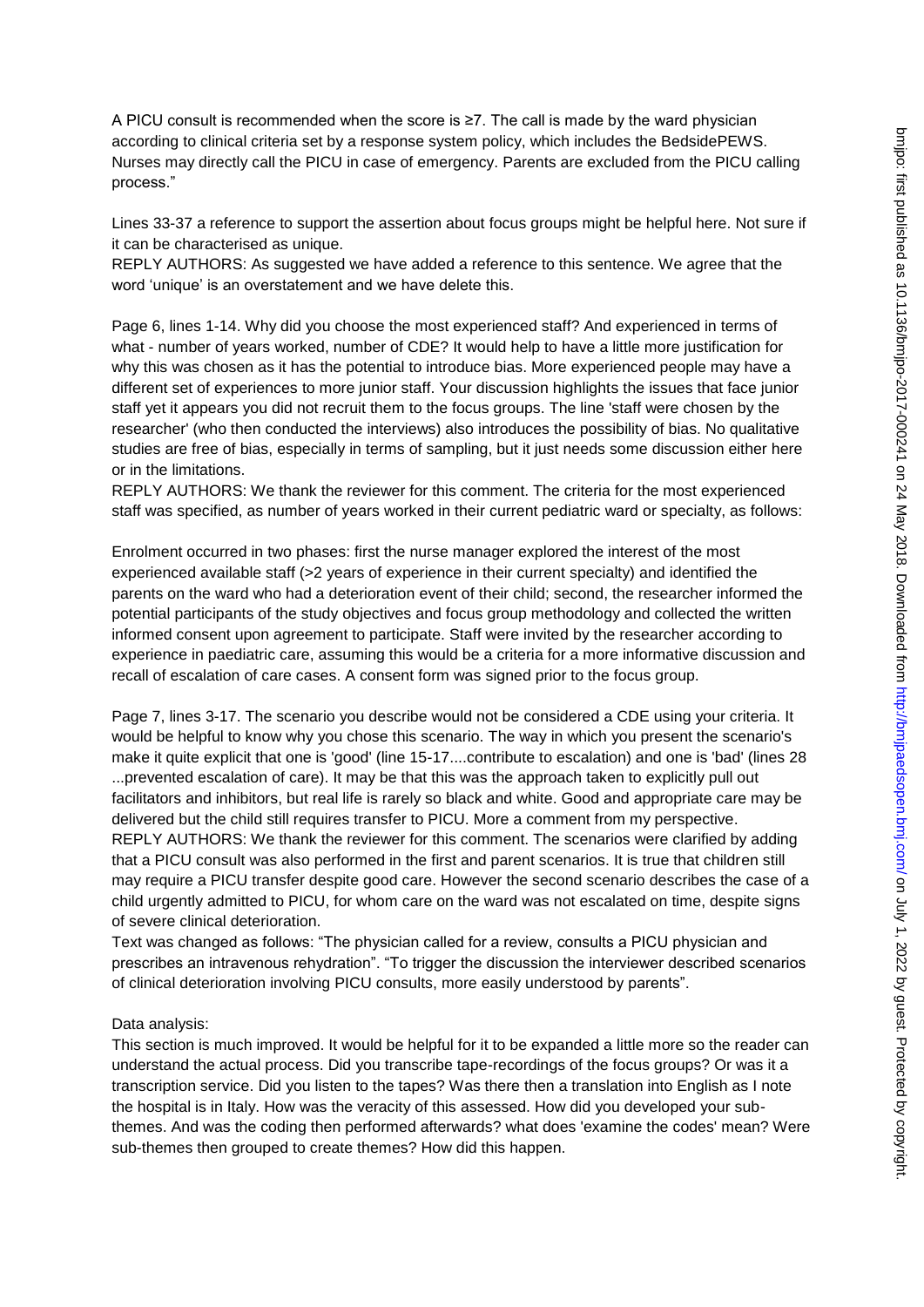And where do dimensions fit in? Its such an important part of the methodology and is really where you get a sense of the rigour of the study so more info (still) would be helpful.

REPLY AUTHORS: Thank you, we have added more information in the data analysis section i.e. transcribing, translation (the translation was not verified by an official translator but done by the research team), and how the development and analysis of the coding – subthemes - themes was performed.

### Findings: Again, much improved.

Overall comment in this section is that some of the data is presented more like a discussion rather than the reporting of the findings. For example Page 14, line 28-33...'this is enhanced...' As these are just findings at the moment it would seem better to say 'participants reported that screening tools such as the BPEWS were useful to help them...' Another example is page 12, line 54, 'critical care background are considered' sounds quite definitive as though it is your conclusion based on the data. REPLY AUTHORS: We thank the reviewer. Findings have been modified as follows: On page 14: " Participants reported that screening tools, such as the BedsidePEWS, were useful to help them measure and visually display vital signs with a frequency based on the child's condition." On page 12: "Recalling past experiences to support clinical judgement of a deteriorating child and nursing critical care background are reported as factors facilitating escalation of care."

Table 1 is helpful. I note that the mean age of all the participants is quite high. And that whilst most staff were drawn from medical wards, most parents were drawn from surgical wards. These factors may affect your findings and warrant a mention in the discussion.

REPLY AUTHORS: In the limitations section these sentences were added: Results may be affected by the elevated mean age of participating staff, probably due to the ageing healthcare providers' population in this context. Also, parents were mainly selected from specialty surgical wards as opposed to general pediatric wards, reflecting the point of view of a population of parents of children with cronic complex surgical needs as opposed to acute pediatric care.

Table 2 is quite hard to following. It might be easier for the reader if the sub-themes were shaded rather than alternate lines.

REPLY AUTHORS: Shading on table 2 has been changed.

Page 9, Line 22: Words 'Appendix 2' seem redundant. REPLY AUTHORS: "Appendix 2" was removed from the text.

Page 12, line 31, not sure of the word transversely. Maybe it was just raised in both types of focus groups.

REPLY AUTHORS: the word "transversely" was removed from the text.

Lines 42-45: This is a really difficult sentence to follow.....

REPLY AUTHORS: This sentence was re-written as follows:

"Feelings of uncertainty and distrust were reported by physicians and nurses due to different baseline pediatric clinical competency levels of healthcare professionals."

Page 13, line 2. Still not sure what is meant by a 'locus' of control....

REPLY AUTHORS: this sentence was changed as follows:

"Despite the lack of advanced resources and skills, according to PICU physicians, ward physicians believe it is their responsibility to treat deteriorating patients, as "sometimes, the attending physicians, it's their choice to try to manage those patients on the ward." [FGphysician]."

Line 28: 'relational continuity of care' is also difficult to understand.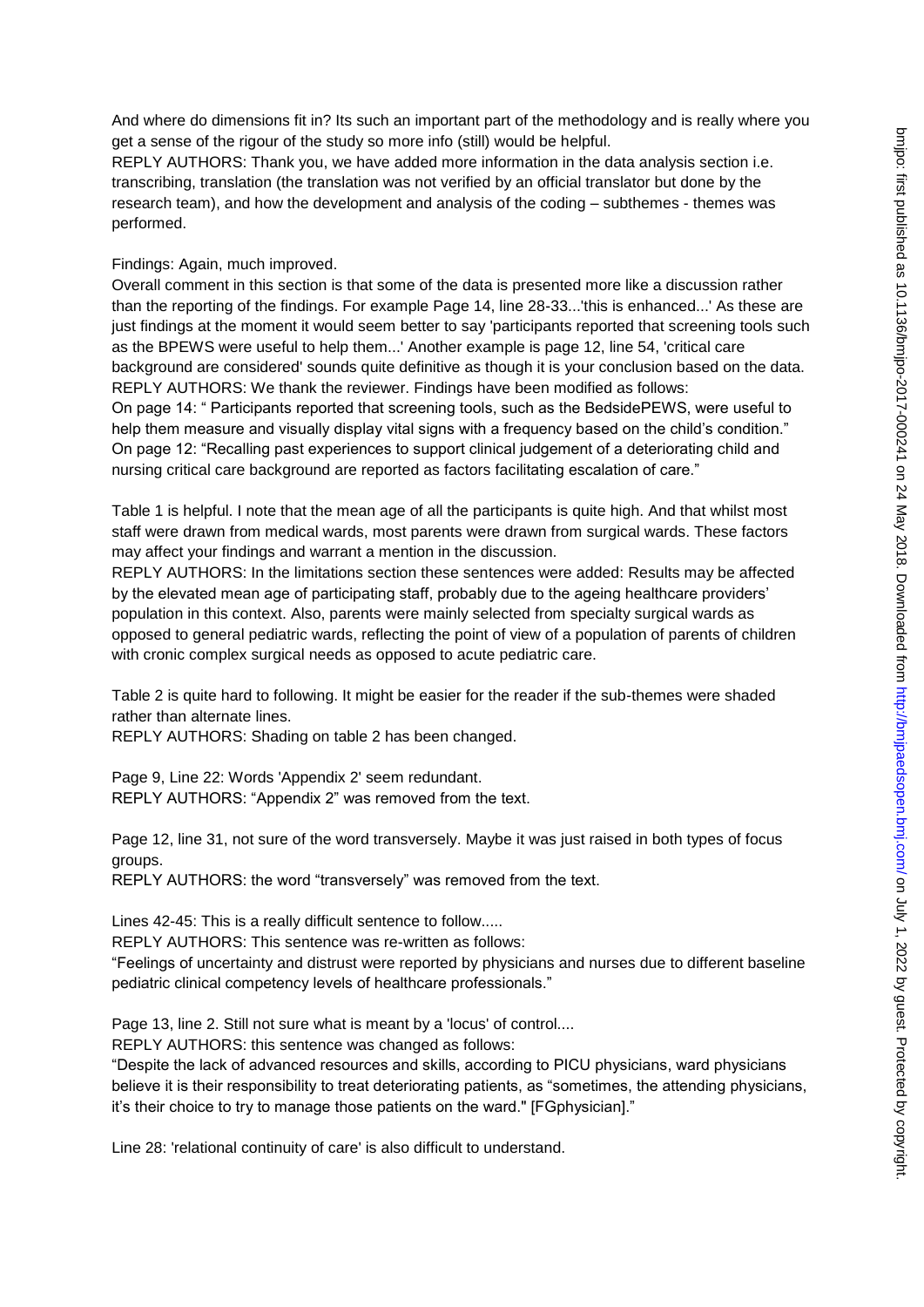REPLY AUTHORS: : Relational continuity of care was changed into "a physician led care team involved in ongoing patient care management".

Lines 31 - 35. Might be helpful to split this sentence as it hard to follow.

REPLY AUTHORS: The sentence was split as follows: "Nurses and physicians report the key role of integrated care in the process of reviewing the patient's clinical condition, care plan and triggering escalation of care. Multidisciplinary rounding involving parents was described as a possible quality improvement strategy."

Page 14, line 52-56 doesn't quite make sense.

REPLY AUTHORS: We thank the reviewer. This sentence was rephrased as follows: According to parents and PICU physicians, "a PICU physician should round" [FGparents] to evaluate patients at higher risk of clinical deterioration .

Page 15, lines 5 'production pressure' needs clarifying.

REPLY AUTHORS: Production pressure was clarified as "organizational demands on clinicians competing with patient care needs"

Lines 12: not sure 'organisational pressures' is exactly what you mean. Maybe competing clinical priorities??

REPLY AUTHORS: This sentence was re-written as follows:

Healthcare professionals reported clinical activities such as nursing medication preparation or blood specimen collections competing with the clinical needs of deteriorating patients.

Lines 28: Off service physicians needs a little explanation or rewording. 'Off service' could mean 'off duty' but I suspect this is more to do with cross-coverage of different specialities out of hours. REPLY AUTHORS: This sentence was re-written as follows:

Reduced staffing at nights goes along with medical cross coverage of different specialties to wards they do not usually assist, raising issues of continuity of care.

Discussion:

Again improved

Page 16, line 2. The sentence starting our data illustrates the importance .... this sounds quite strong. Your study examined clinician thoughts and views but there is no 'hard evidence' to say these are important in terms of managing the deteriorating patient. Rather this is what healthcare professionals and parents consider important, which is a slightly different thing.

REPLY AUTHORS: This sentence was re-written as follows: Our data illustrate the relevance of clinician's knowledge, situational awareness and ability to manage the deteriorating patient according to parents and clinicians.

Line 10-15 this is a hard sentence to follow. REPLY AUTHORS: We agree this sentence is not clear, we deleted it

Line 14-19: Again, feels quite a strong assertion for a single qualitative study. Prefaced by 'participants in this study considered that standardised paediatric... would be more in line with the findings.

REPLY AUTHORS: This sentence was rewritten as follows:

Participants in this study considered that standardised paediatric orientation and continuing education programs supported by interactive simulation strategies are warranted.

Lines 51-56: This sentence needs a stronger link back to your data. REPLY AUTHORS: This sentence was changed as follows: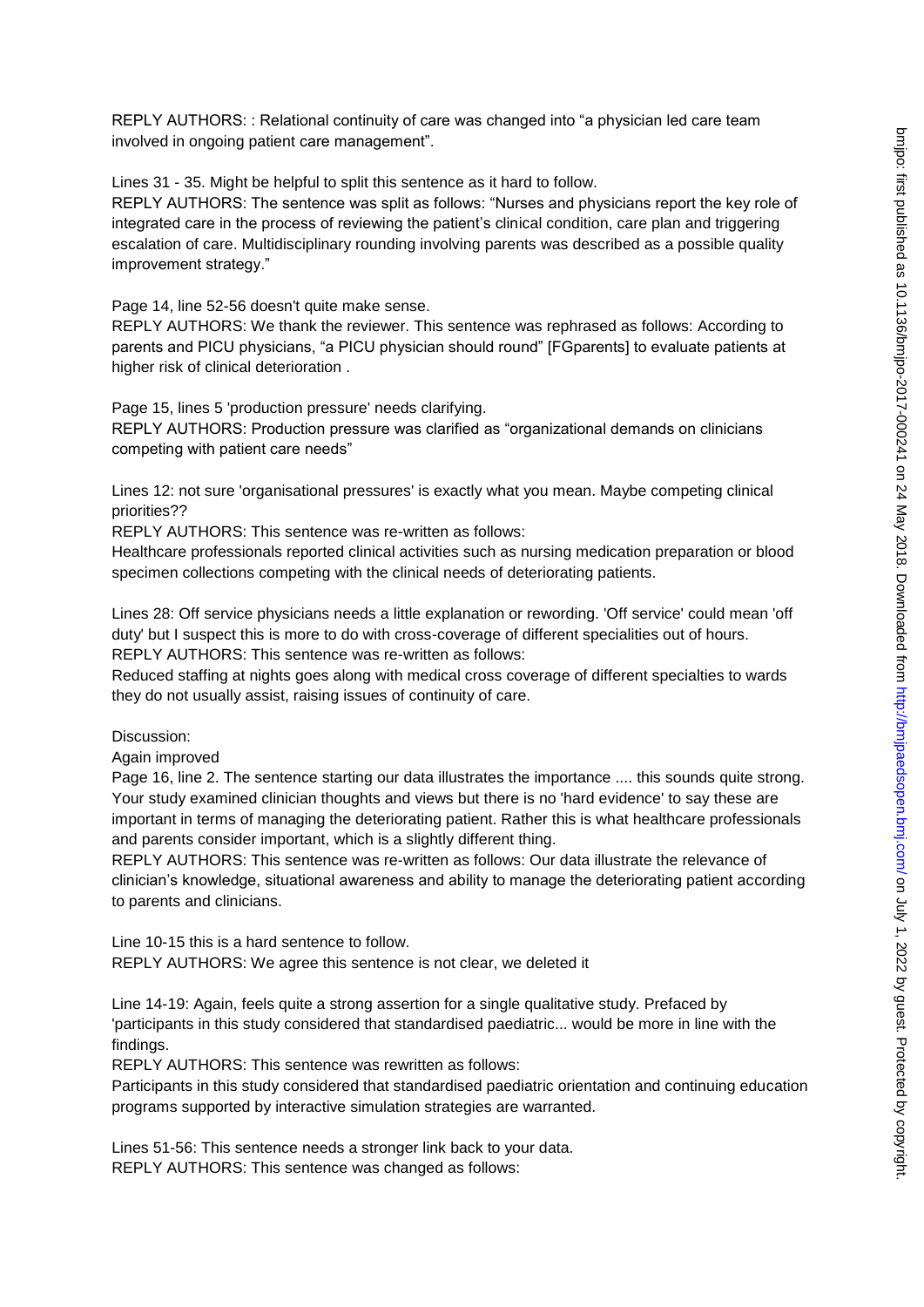"Improving collaborative practice and information sharing through appropriate organizational strategies, as our study participants pointed out, may have an impact on the identification of children at risk and escalation of care."

Page 17: reduced observance of predefined triggers: Firstly you only examined participants thoughts and views so not sure you can comment on the observance of triggers. Secondly are the triggers linked to the bedside PEWS or are they something different?

REPLY AUTHORS: The triggers are linked to the BedsidePEWS. The sentence was rewritten as follows: "Despite nursing staff reporting the usefulness of the BedsidePEWS as a screening tool to spot subtle clinical changes, this study also describes experiences of reliance on personal clinical judgement as opposed to theobservance of the BedsidePEWS score matched care recommendations and, as reported in other studies."

Line 19: Use of the word confirmed sounds very definitive. Only 1 of the studies you cite is set in paediatrics so it seems a little premature.

REPLY AUTHORS:Text was changed as follows:

"Our findings also described the belief on ward responsibility for severely deteriorating patients and the role of intra and inter-professional hierarchies as factors having an impact on PICU activation delay"

Page 18, line 8-12, Clear inclusion and exclusion criteria - I think this limitation needs a little more discussion. Your methods imply the researcher selected the participants based on ' level of experience'. There may be a bias here, which may be unconscious. There is very little on your inclusion and exclusion criteria. Some studies use sampling criteria to ensure they get a spread of demographics. The participants here were predominantly female, predominantly over 40, with healthcare professionals from mainly medical wards and parents mainly surgery. You cannot avoid bias, whether conscious or unconscious, so line 12 feels too strong.

REPLY AUTHORS: This section was added to the limitations section: "Results may be affected by the elevated mean age of participating staff, probably due to the ageing healthcare providers' population in this context. Also, parents were mainly selected from specialty surgical wards possibly reflecting the point of view of parents of children with chronic complex diseases, with multiple admissions and longer length of stay."

Again, lines 17-29 feels quite strong. Even if you provide a safe space participants may, consciously or unconsciously, be inhibited by what others say. You can reduce the bias, but not completely address it.

REPLY AUTHORS:This risk of information bias was reduced by providing a safe setting, avoiding hierarchies among healthcare providers within single groups and facilitating participant's expression of opinions and emotions through appropriate interviewing techniques.

Conclusion:

Lines 32-42 feel a little repetitious.

REPLY AUTHORS: We thank the reviewer, lines 35-40 have been deleted.

Lines 42-52, again feels a strong assertion for a qualitative study exploring the views of healthcare providers and parents. These may be factors which are important to them, but it seems to early to say this has been 'confirmed'.

REPLY AUTHORS: We thank the reviewer, the word confirmed has been changed into "reported" .

It might be worth considering the issues of translation and how this may impact on the research findings. I note that the wording of some of the direct quotes has been changed in ESD 2. This raises issues of how your data was processed.